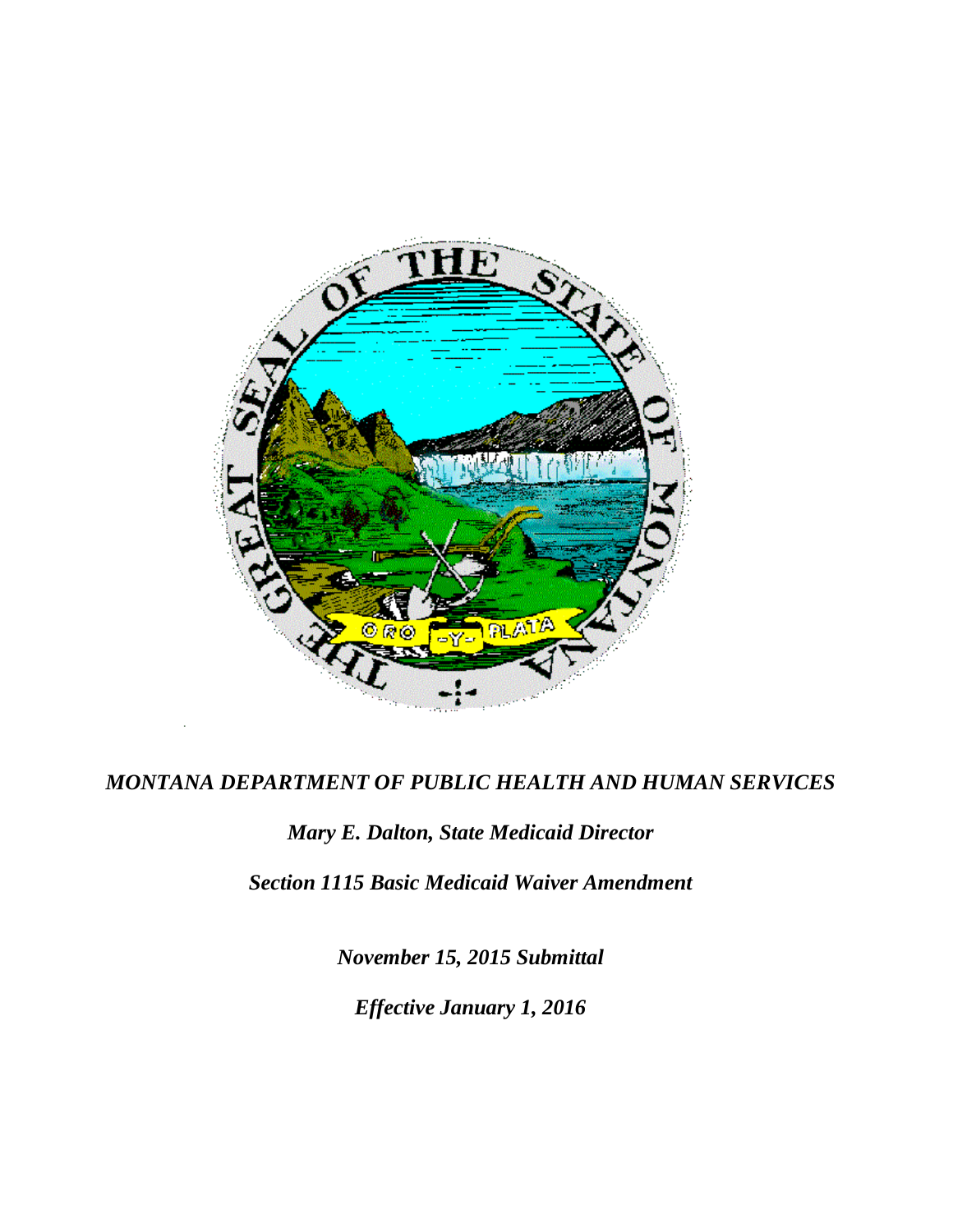### **MONTANA** 1115 BASIC MEDICAID WAIVER AMENDMENT **TABLE OF CONTENTS**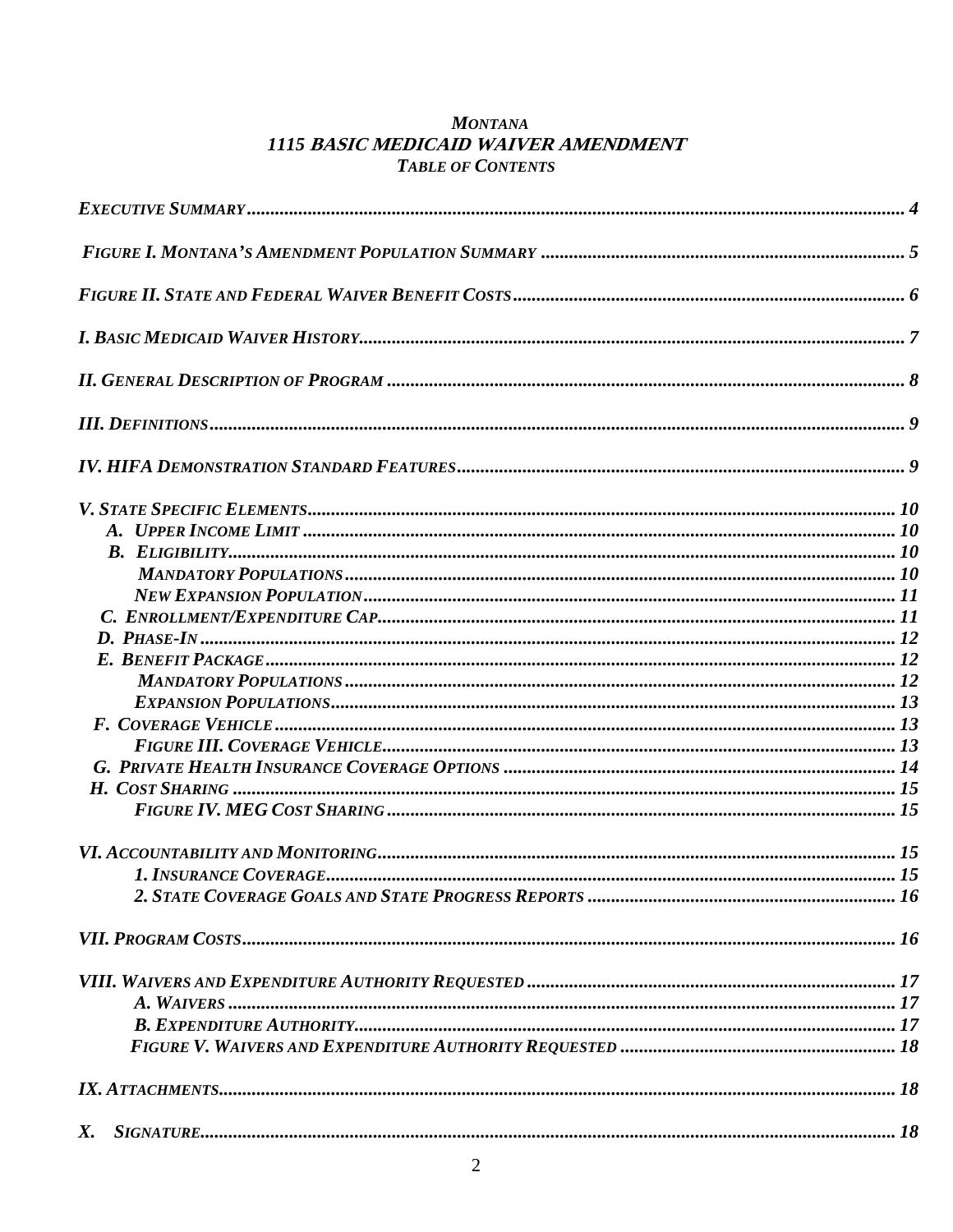| COST SHARING LIMITS - EMPLOYER SPONSORED OR PRIVATE HEALTH INSURANCE BENEFIT 21 |  |
|---------------------------------------------------------------------------------|--|
|                                                                                 |  |
|                                                                                 |  |
|                                                                                 |  |
|                                                                                 |  |
|                                                                                 |  |
|                                                                                 |  |
| <b>ATTACHMENT G - BUDGET WORKSHEETS</b>                                         |  |
|                                                                                 |  |
|                                                                                 |  |
|                                                                                 |  |
|                                                                                 |  |
|                                                                                 |  |

# *ATTACHED BUDGET WORKSHEETS*

| 1) FIGURE IX. BASIC MEDICAID PROJECTIONS            |
|-----------------------------------------------------|
| 2) FIGURE X. CALCULATION OF BUDGET NEUTRALITY LIMIT |
| 3) FIGURE XI. STATE MAINTENANCE OF EFFORT           |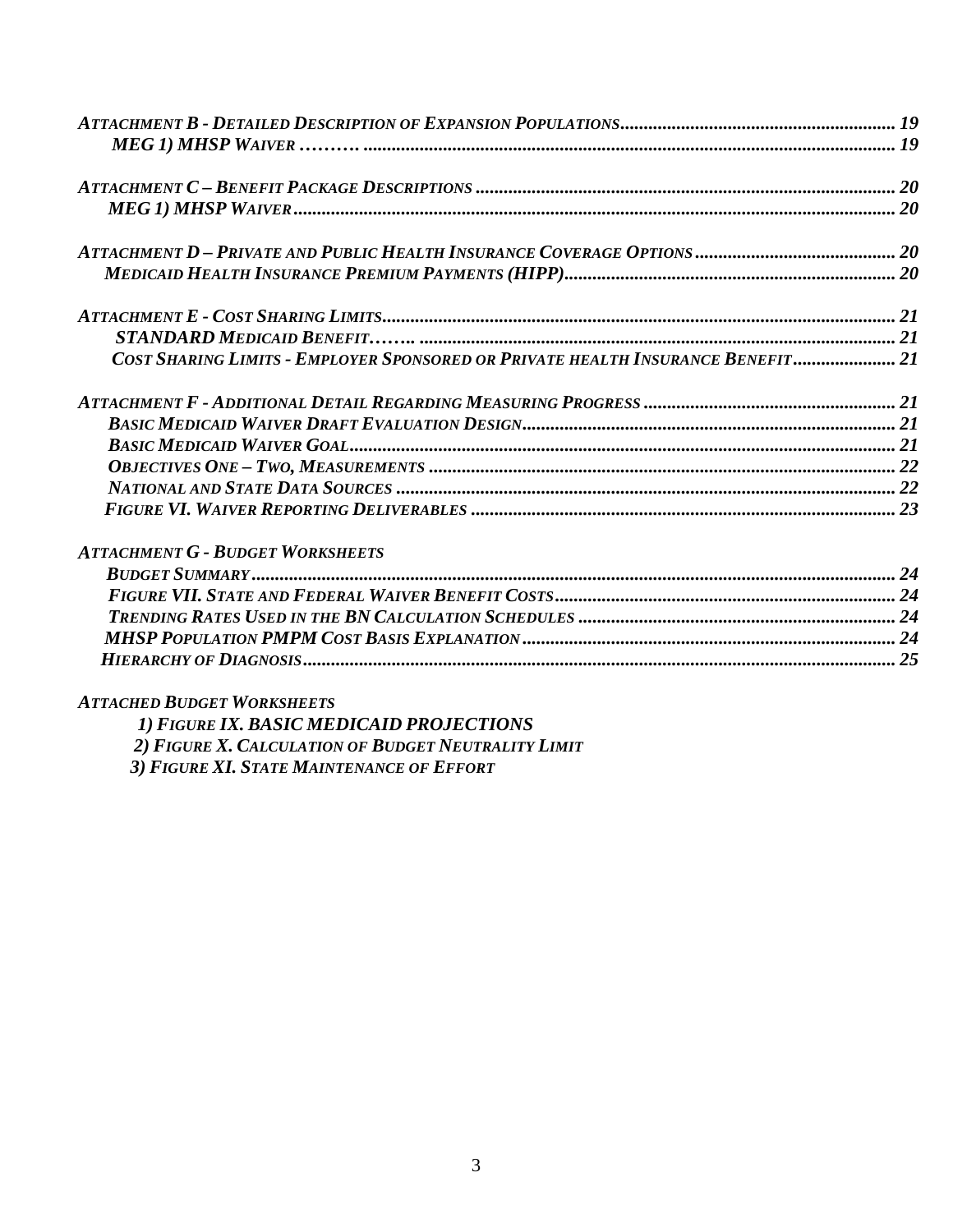# *SECTION 1115 BASIC MEDICAID W***AIVER** *DEMONSTRATION* **AMENDMENT** *EXECUTIVE SUMMARY*

*This Demonstration Waiver will further the objectives of the Medicaid program by expanding Medicaid coverage to a vulnerable population, adults with Severe Disabling Mental Illness. By aligning the Basic Medicaid benefit with Standard Medicaid, Montanans with Severe Disabling Mental Illness served under this waiver will gain access to significant health care benefits. Adoption of continuous eligibility will ensure better access to care and continuity of services for members and increase administrative efficiency of the Montana Medicaid Program.*

*Montana requests CMS approval of an Amendment to our Section 1115 Montana Basic Medicaid Waiver. This Waiver Amendment is a companion to the recently approved Medicaid Health and Economic Livelihood Partnership (HELP) Program 1115 Waiver and the Alternative Benefit Plans, eligibility, copayment and service state plan amendments that we are submitting to effectuate Medicaid Expansion. Two of the populations currently served under the Basic Waiver are covered elsewhere and no longer require coverage under this Basic Waiver vehicle. We are asking for this Amendment to the Basic Waiver to be approved by January 1, 2016, to coincide with the rest of Medicaid Expansion in Montana.* 

*The proposed amendment, effective January 1, 2016, requests to:*

- *Remove able-bodied adults from the waiver;*
- *Remove individuals under age 65 with Severe Disabling Mental Illness who are not covered by or eligible for Medicare and who are between 0-138% of the modified adjusted gross income (MAGI) income level;*
- *Cover individuals age 18 or older, with Severe Disabling Mental Illnesses (SDMI) who qualify for or are enrolled in the state-financed Mental Health Services Plan (MHSP) or the Basic Medicaid waiver, but are otherwise ineligible for Medicaid benefits and either:*
	- o *Have income 0-138% of the federal poverty level (FPL) and are eligible for or enrolled in Medicare; or*
	- o *Have income 139-150% of the FPL regardless of Medicare status (they can be covered or not covered by Medicare and be eligible).*
- *Reduce the MHSP wavier enrollment cap from 6,000 to 3,000;*
- *Align the Basic Medicaid benefit package with the Standard Medicaid benefit package. Basic Medicaid previously did not cover or had very limited coverage of audiology, dental and denturist, durable medical equipment (DME), eyeglasses, optometry and ophthalmology for routine eye exams, personal care services, and hearing aids; and*
- *Adopt a 12-month continuous eligibility period for all non-expansion Medicaid-covered individuals whose eligibility is based on modified adjusted gross income (MAGI).*

*The amendment will also update the waiver budget neutrality and general waiver language.* 

### *Public Notice:*

*A Tribal Consultation letter was sent on August 19, 2015. Beginning on November 16, 2015, information regarding the Basic Medicaid Amendment was posted on the DPHHS website, which includes: our public notice process, an invitation and details to the public meeting, and the application with noted changes. A public meeting is scheduled for December 2, 2015, in Helena, Montana; the public meeting will be broadcast as a WebEx so people around the State can participate. A memo to the Montana Health Coalition was mailed electronically on November 18, 2015. A public notice will be published in*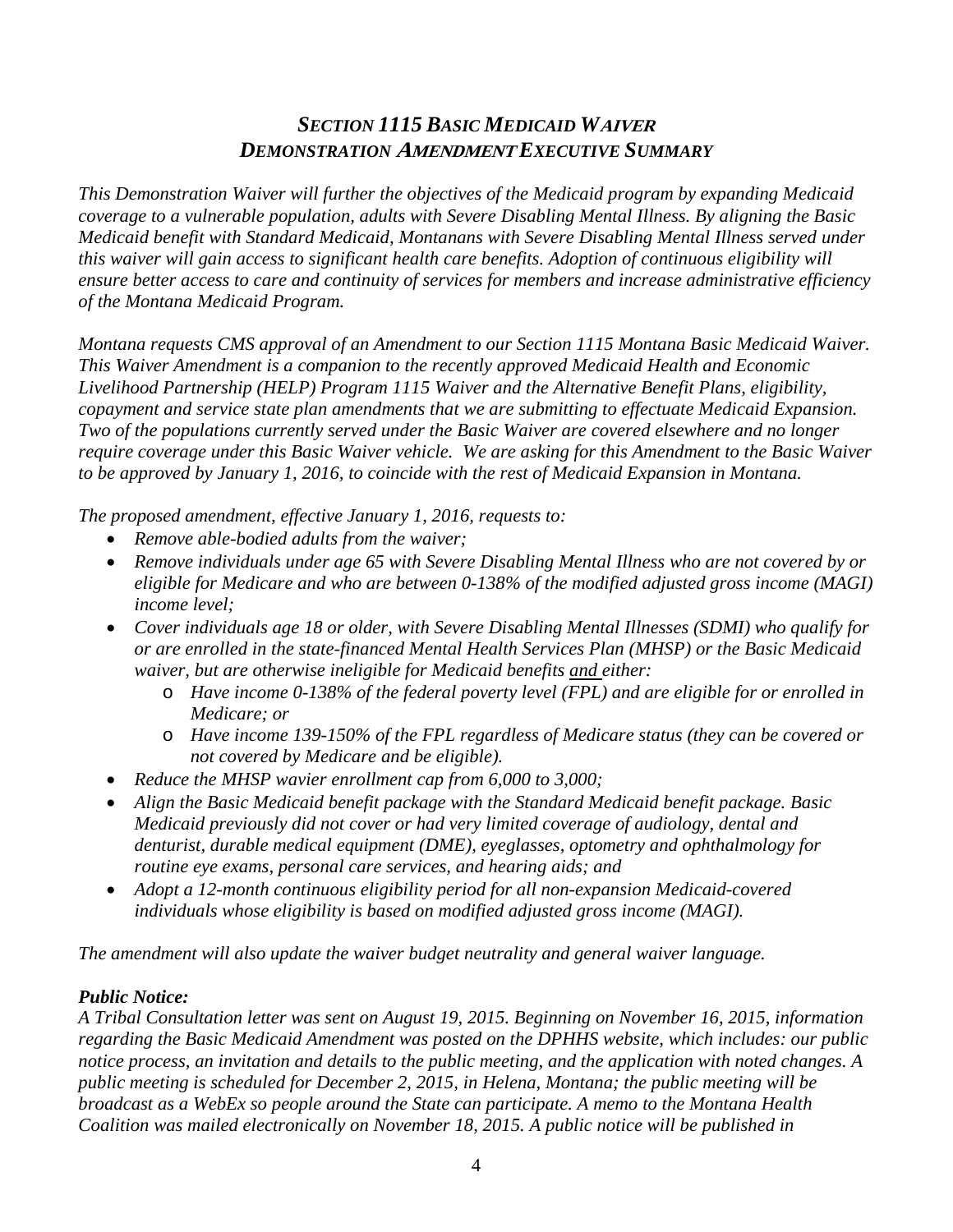*newspapers on November 22, 2015. These public notice items may be found at [http://dphhs.mt.gov/MontanaHealthcarePrograms/BasicMedicaid/BasicMedicaid1115Waiver.](http://dphhs.mt.gov/MontanaHealthcarePrograms/BasicMedicaid/BasicMedicaid1115Waiver)* 

### *Waiver Populations:*

*This Demonstration will:*

- *Cover individuals age 18 or older, with Severe Disabling Mental Illnesses (SDMI) who qualify for or are enrolled in the state-financed Mental Health Services Plan (MHSP) or the Basic Medicaid waiver, but are otherwise ineligible for Medicaid benefits and either:*
	- o *Have income 0-138% of the federal poverty level (FPL) and are eligible for or enrolled in Medicare; or*
	- o *Have income 139-150% of the FPL regardless of Medicare status (they can be covered or not covered by Medicare and be eligible).*
- *Provide a 12-month continuous eligibility period for all non-expansion Medicaid-covered individuals whose eligibility is based on modified adjusted gross income (MAGI).*

*A notice to members who will no longer be eligible for the Basic Medicaid Waiver effective January 1, 2016, will be sent in mid-December, 2015.*

### *Basic Medicaid Waiver Benefit:*

*Through this amendment, coverage for the Basic Medicaid Waiver will be aligned with the Standard Medicaid benefits package. The following previously excluded basic benefits are included in Standard Medicaid benefit: audiology, dental and denturist, durable medical equipment (DME), eyeglasses, optometry and ophthalmology for routine eye exams, personal care services, and hearing aids.* 

*A notice to members who will begin receiving Standard Medicaid benefits on January 1, 2016, will be sent in mid-December, 2015.*

# *Employer Sponsored Insurance or Private Health Insurance:*

*If a Medicaid eligible individual becomes covered by an employer sponsored plan, or is able to obtain an individual health care benefit, Medicaid analyzes the cost effectiveness of paying the individual's costs versus the cost of Medicaid. If Medicaid is considered cost effective, Medicaid pays the member's premium, cost share, deductibles, and wrap around services. The Medicaid member is only responsible for the Medicaid cost share.* 

# *Basic Medicaid Waiver Cost Share:*

*All waiver individuals age 21 and older pay Standard Medicaid cost share for Medicaid benefits; individuals younger than age 21 do not pay cost share.* 

### *Figure I. Montana's Basic Waiver Amendment Population Summary*

| $MHSP$ Waiver = Expansion          |                                       | <b>Funding Source</b>           |                | <b>Benefit Package</b> |                | <b>Cost Sharing</b> |                |                 |
|------------------------------------|---------------------------------------|---------------------------------|----------------|------------------------|----------------|---------------------|----------------|-----------------|
| <b>Demonstration</b><br>Population | <b>Number</b><br>of<br><b>Members</b> | <b>Financial</b><br>Eligibility | <b>Current</b> | <b>Proposed</b>        | <b>Current</b> | <b>Proposed</b>     | <b>Current</b> | <b>Proposed</b> |
|                                    |                                       |                                 |                |                        |                |                     |                |                 |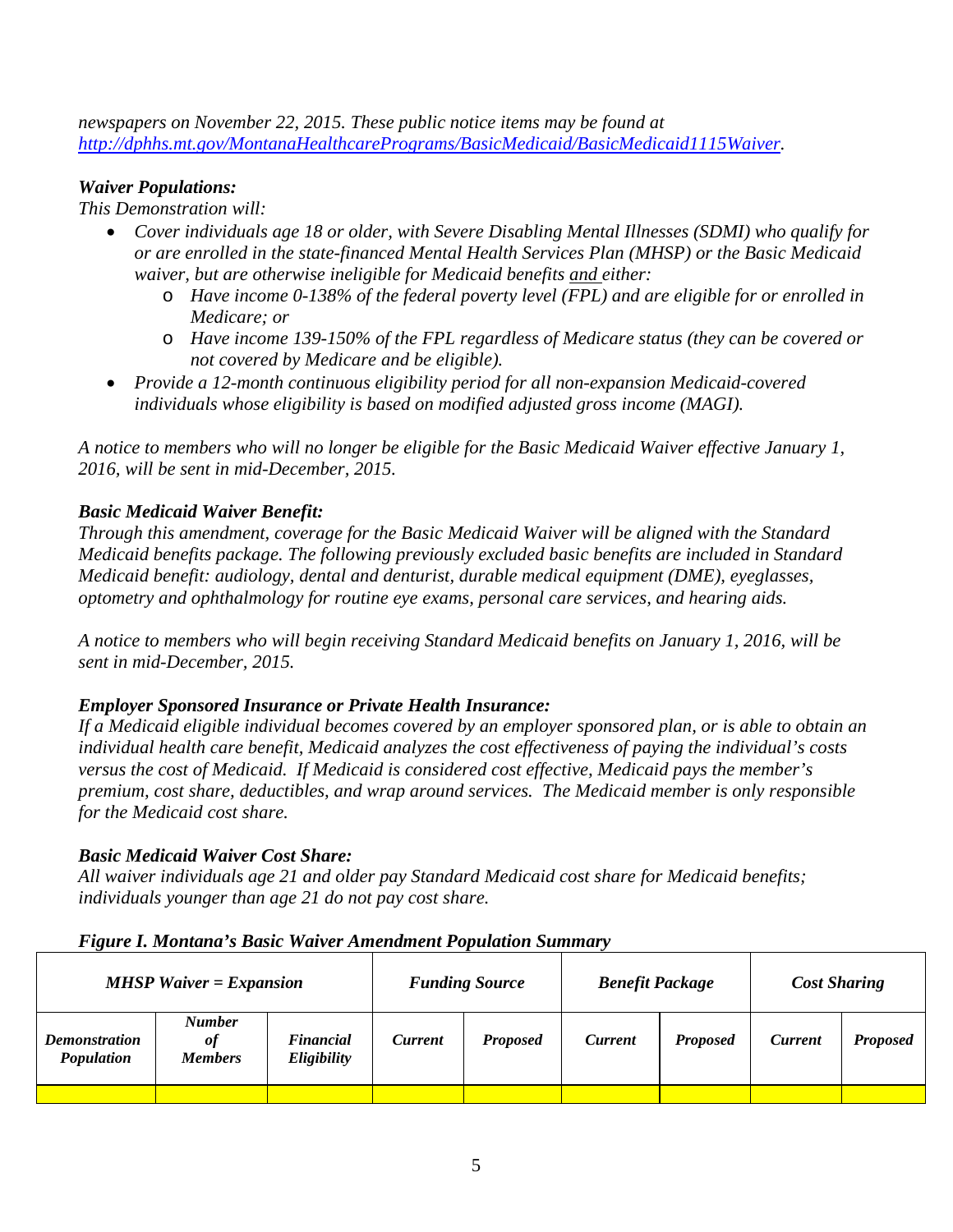| 1) MHSP               | $3,000$ Capped | Less than or | State Only   | <b>State</b>      | Limited      | <b>Standard</b>   | <b>MHSP</b>  | Standard          |
|-----------------------|----------------|--------------|--------------|-------------------|--------------|-------------------|--------------|-------------------|
| Waiver                |                | equal to     | <b>Funds</b> | Spending:         | Mental       | Medicaid          | State Only   | Medicaid          |
| Expansion             |                | 150% FPL     |              | <b>State</b>      | Health       | <b>Services</b>   | Program:     | <b>State Plan</b> |
| See previous          |                |              |              | Maintenanc        | Benefits, up | or pay            | \$3 DBT      | Cost              |
| description of        |                |              |              | e of Effort.      | to \$425     | premium           | services.    | <b>Share</b>      |
| waiver                |                |              |              | Funding           | Mental       | for               | \$12 generic |                   |
| <i>population for</i> |                |              |              | from the          | Health       | Employer          | and $$17$    |                   |
| further detail        |                |              |              | current State     | Prescription | Sponsored         | non          |                   |
|                       |                |              |              | only MHSP         | Drugs,       | Plan or           | generic, up  |                   |
|                       |                |              |              | Program           | PACT, and    | Private           | to \$425     |                   |
|                       |                |              |              | will be used      | 72 Hour      | Health            | mental       |                   |
|                       |                |              |              | to fund           | Services.    | <i>Insurance.</i> | health       |                   |
|                       |                |              |              | MEG1              |              |                   | pres-        |                   |
|                       |                |              |              | <b>MHSP</b>       |              |                   | cription     |                   |
|                       |                |              |              | Waiver.           |              |                   | drug.        |                   |
|                       |                |              |              |                   |              |                   |              |                   |
|                       |                |              |              | Federal           |              |                   |              |                   |
|                       |                |              |              | Spending:         |              |                   |              |                   |
|                       |                |              |              | <b>Budget</b>     |              |                   |              |                   |
|                       |                |              |              | <b>Neutrality</b> |              |                   |              |                   |
|                       |                |              |              | Surplus from      |              |                   |              |                   |
|                       |                |              |              | the existing      |              |                   |              |                   |
|                       |                |              |              | 1115 Basic        |              |                   |              |                   |
|                       |                |              |              | Medicaid          |              |                   |              |                   |
|                       |                |              |              | Waiver will       |              |                   |              |                   |
|                       |                |              |              | be used to        |              |                   |              |                   |
|                       |                |              |              | cover MEG         |              |                   |              |                   |
|                       |                |              |              | 1) MHSP           |              |                   |              |                   |
|                       |                |              |              | Waiver.           |              |                   |              |                   |

### *Federal and State Basic Medicaid Waiver Benefit Cost and Sustainability:*

*CMS confirmed that states have previously been allowed to carry waiver savings from an extension year to a new waiver period. The projected total State and Federal expenditures for February 1, 2016 – January 31, 2017 is \$1,950,000 and we can sustain these populations through December 31, 2017.* 

|  |  | <b>Figure II. State and Federal Waiver Benefit Costs:</b> |
|--|--|-----------------------------------------------------------|
|  |  |                                                           |

|                                                                    | 2/2016 - 1/2017 | $2/2017 - 1/2018$ | <b>Amendment Total</b> |
|--------------------------------------------------------------------|-----------------|-------------------|------------------------|
|                                                                    | <b>DY13</b>     | <b>DY14</b>       |                        |
| <b>Cumulative Federal Variance</b>                                 | \$135,307,283   | \$134,047,193     | \$134,047,193          |
| <b>Federal Variance</b>                                            | \$1,260,090)    | (\$1,260,090)     | $(\$2,520,180)$        |
| <b>Total Federal and State MHSP</b><br><b>Waiver Benefit Costs</b> | \$1,950,000     | \$1,950,000       | \$54,483,314           |
| <b>Total Federal MHSP Waiver</b><br><b>Benefit Costs</b>           | \$1,260,090     | \$1,260,090       | \$36,295,635           |
| <b>Total State MHSP Waiver</b><br><b>Benefit Costs</b>             | \$689,910       | \$689.910         | \$18,187,679           |

#### *Reporting:*

*The Basic Medicaid Waiver's goal is to continue to provide healthcare coverage to adults with Severe Disabling Mental Illness. Montana will use the generated Federal waiver savings from the previously*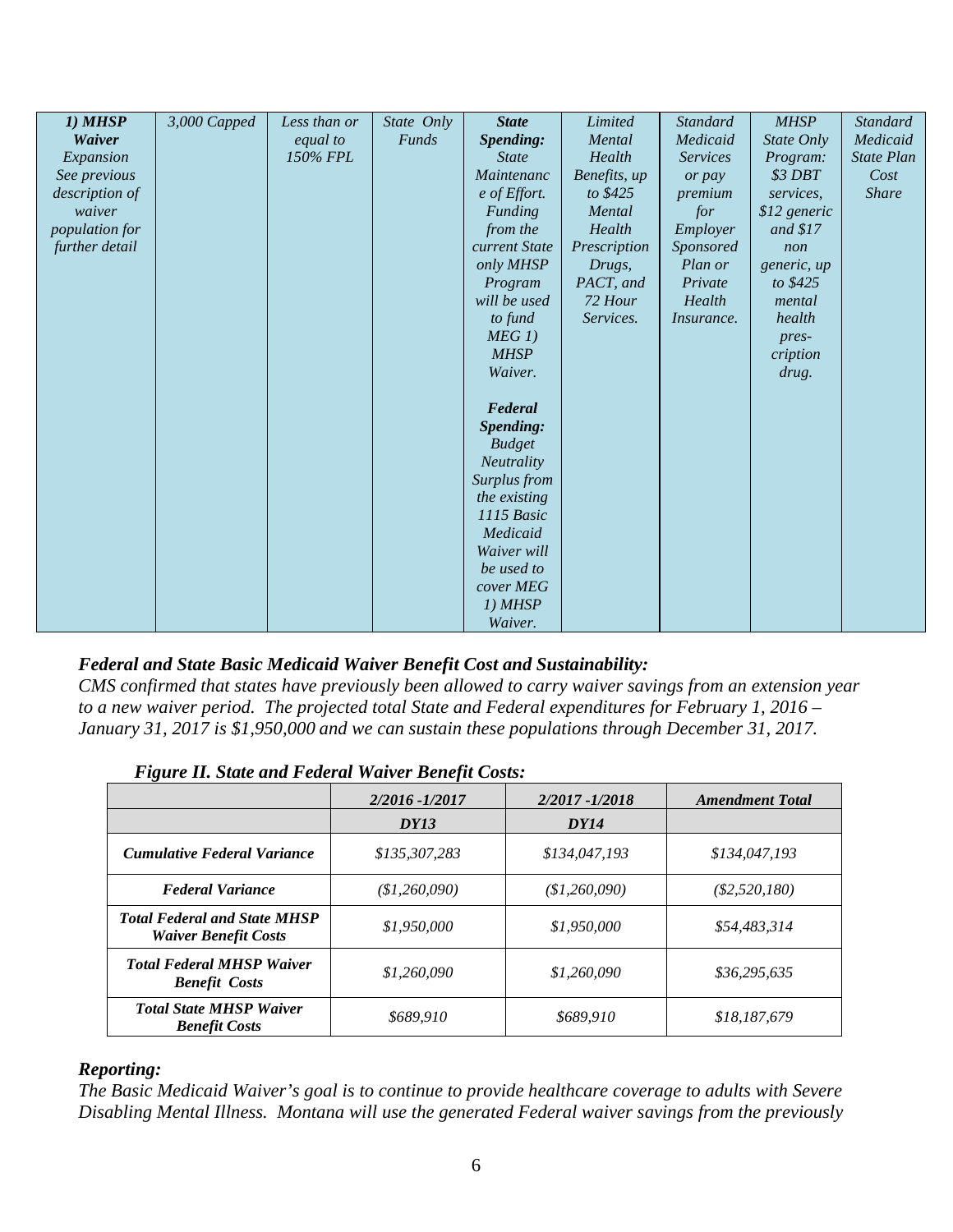*approved Basic Medicaid Waiver to provide Medicaid coverage for up to 3,000 MHSP Waiver individuals. We will study the effectiveness of our objectives through the described data measurements and reports to CMS. See Figure VII. Waiver Reporting Deliverables.* 

### *Conclusion:*

*By increasing the Basic Medicaid benefit to Standard Medicaid, Montanans served under this waiver will greatly reduce their out-of-pocket costs and gain access to significant health care benefits.* 

# **I. BASIC MEDICAID WAIVER HISTORY**

### *Basic Medicaid Waiver History:*

*In 1996, under the authority of an 1115 welfare reform waiver referred to as Families Achieving Independence in Montana (FAIM), Montana implemented a limited Medicaid benefit package of optional services to the same group of adults eligible for Medicaid under Sections 1925 or 1931 of the Social Security Act. The limited Medicaid benefit package was referred to as "Basic Medicaid." The FAIM welfare reform waiver expired on January 31, 2004, (confirmed by correspondence dated October 7, 2003, from Mr. Mike Fiore, Director, Family and Children's Health Program Group, Centers for Medicare and Medicaid Services).*

### *Basic Medicaid Waiver 2004:*

*On October 23, 2003, the State of Montana, Department of Public Health and Human Services (Department) submitted a request for an 1115 Basic Medicaid Waiver of amount, duration and scope of services, Section 1902(a)(10)(B) of the Social Security Act, to provide a limited Medicaid benefit package of optional services for those adults age 21 to 64 who are not pregnant or disabled. The waiver was approved to operate beginning February 1, 2004, and end January 31, 2009 for those Able Bodied Adults who are eligible for Medicaid under Sections 1925 or 1931 of the Social Security Act.* 

### *Previous 1115 Amendments:*

*A HIFA proposal was submitted on June 27, 2006. 1115 Basic Medicaid Waiver amendments were submitted on March 23, 2007, and January 28, 2008, requesting seven new optional and expansion populations. Tribal Consultation was completed on December 14, 2007. As a result of discussions with CMS, Montana submitted a revised 1115 Basic Medicaid Waiver amendment on June 6, 2008, requesting four new populations. Further discussion resulted in a July 30, 2009, submittal requesting only one population, MHSP Waiver individuals (individuals previously covered under a state-funded program who had schizophrenia, severe depression, or bipolar disease), in addition to Able Bodied Adults. Small changes were made to the July 30, 2009, application as a result of continuing conversations with CMS and the Basic Medicaid Waiver was approved December 2010. The Basic Medicaid Waiver Renewal was approved December 24, 2013, effective January 1, 2014. A waiver amendment to increase coverage for the MHSP group to cover all severe disabling mental illnesses was submitted on June 30, 2014, and became effective August 1, 2014.* 

*This amendment submitted on November 15, 2015 with an effective date of January 1, 2016 proposes to:* 

- *Remove able-bodied adults from the waiver;*
- *Remove individuals under age 65 with Severe Disabling Mental Illness who are not covered by or eligible for Medicare and who are between 0-138% of the modified adjusted gross income (MAGI) income level;*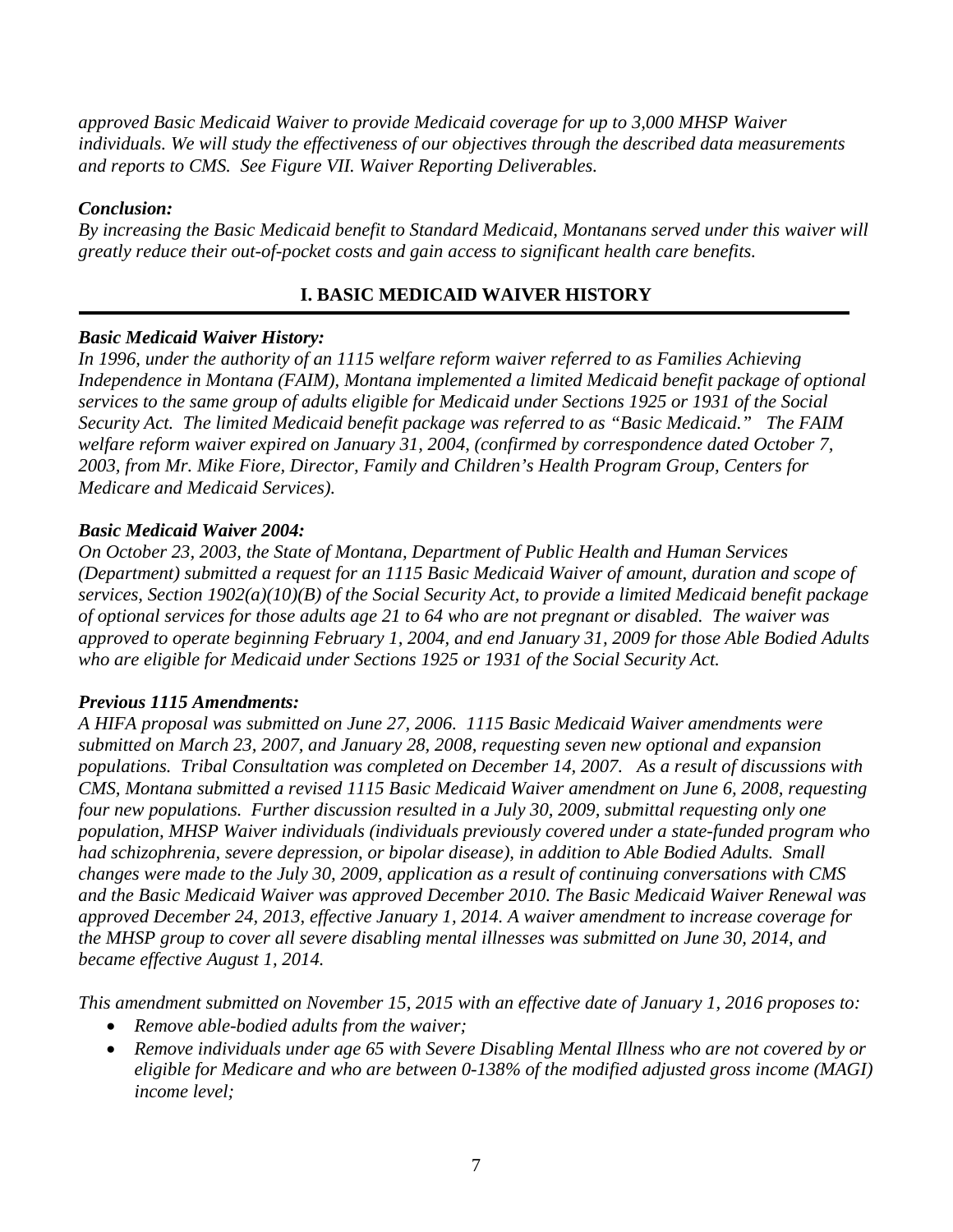- *Cover individuals age 18 or older, with Severe Disabling Mental Illnesses (SDMI) who qualify for or are enrolled in the state-financed Mental Health Services Plan (MHSP) or the Basic Medicaid waiver, but are otherwise ineligible for Medicaid benefits and either:*
	- o *Have income 0-138% of the federal poverty level (FPL) and are eligible for or enrolled in Medicare; or*
	- o *Have income 139-150% of the FPL regardless of Medicare status (they can be covered or not covered by Medicare and be eligible).*
- *Align the Basic Medicaid benefit package with the Standard Medicaid benefit package. Basic Medicaid previously did not cover or had very limited coverage of audiology, dental and denturist, durable medical equipment (DME), eyeglasses, optometry and ophthalmology for routine eye exams, personal care services, and hearing aids; and*
- *Adopt a 12-month continuous eligibility period for all non-expansion Medicaid-covered individuals whose eligibility is based on modified adjusted gross income (MAGI).*

# **II. GENERAL DESCRIPTION OF PROGRAM**

*This Section 1115 Basic Medicaid Waiver amendment request, scheduled to begin on January 1, 2016, will provide health care coverage to up to 3,000 MHSP Waiver individuals and will increase the Basic benefit package to align it with the Standard Medicaid package provided through the Montana Medicaid State Plan. It will also provide a 12-month continuous eligibility period for all non-expansion Medicaid covered individuals whose eligibility is based on modified adjusted gross income (MAGI).* 

*The following is a description of the Basic Waiver MHSP Waiver population.*

# *MEG 1) MHSP Waiver – Expansion Population*

*Individuals age 18 or older, with Severe Disabling Mental Illnesses (SDMI) who qualify for or are enrolled in the state-financed Mental Health Services Plan (MHSP) or the Basic Medicaid waiver, but are otherwise ineligible for Medicaid benefits and either:*

- o *Have income 0-138% of the federal poverty level (FPL) and are eligible for or enrolled in Medicare; or*
- o *Have income 139-150% of the FPL regardless of Medicare status (they can be covered or not covered by Medicare and be eligible).*

### *Funding:*

*See Figure I. Montana's Amendment Population Summary for Federal and State funding.*

### *MHSP Waiver Population:*

*State Funds: The State's Maintenance of Effort of current State funding levels for a portion of the Mental Health Services Plan State only program. Federal Funds: Federal matching Medicaid funds for the expanded population will be from Montana's existing 1115 Basic Medicaid Waiver surplus budget neutrality savings.* 

# *Continuous Eligibility Population:*

*Funding consistent with CMS guidance provided in a State Medicaid Director Letter of 2/21/2014.*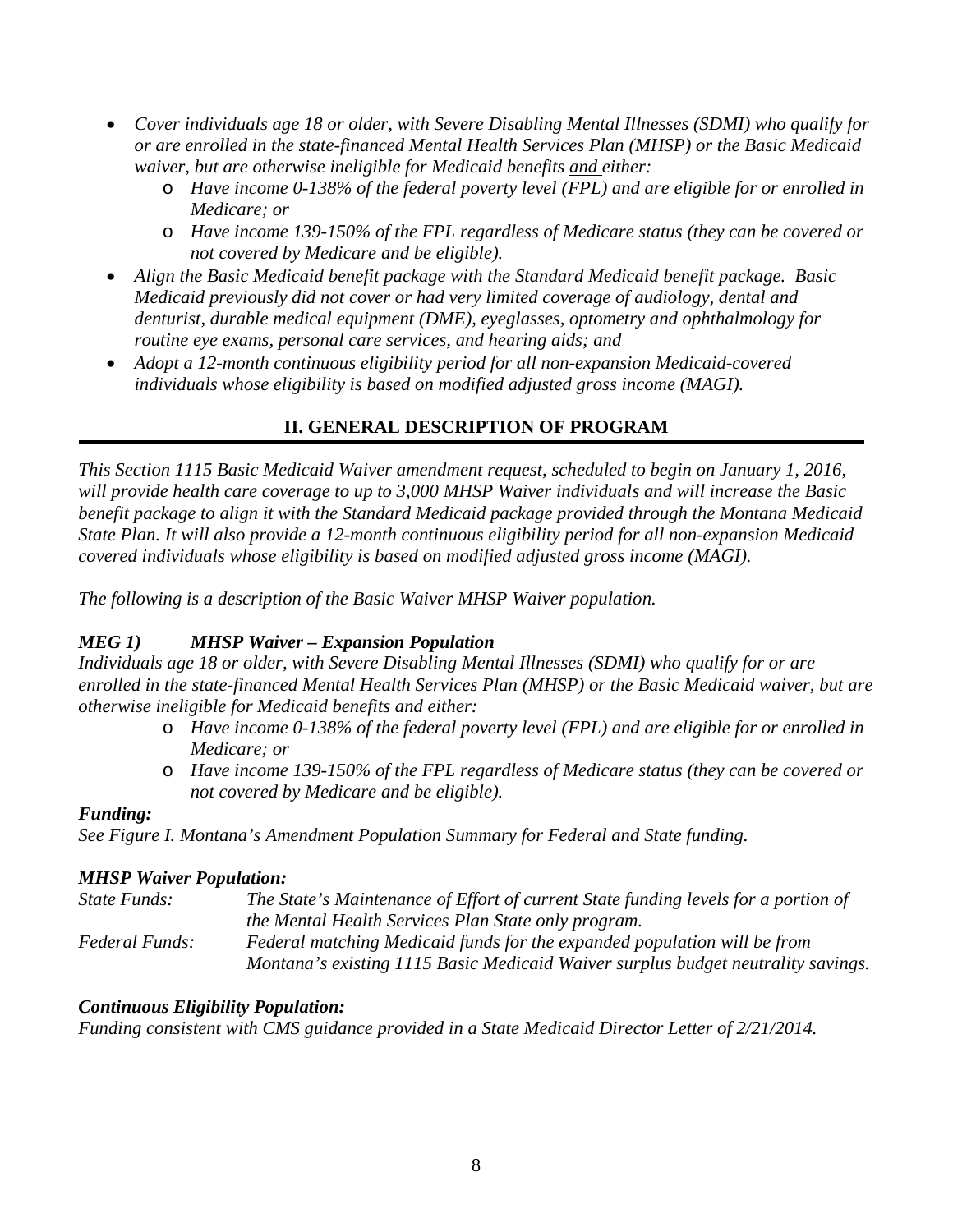### **III. DEFINITIONS**

**Income**: In the context of the HIFA demonstration, income limits for coverage expansions are expressed in terms of gross income, excluding sources of income that cannot be counted pursuant to other statutes (such as Agent Orange payments).

**Mandatory Populations**: Refers to those eligibility groups that a State must cover in its Medicaid State Plan, as specified in Section 1902(a)(10) and described at 42 CFR Part 435, Subpart B. For example, States currently must cover children under age 6 and pregnant women up to 133 percent of poverty.

**Optional Populations**: Refers to eligibility groups that can be covered under a Medicaid or SCHIP State Plan, i.e., those that do not require a section 1115 demonstration to receive coverage and who have incomes above the mandatory population poverty levels.

Groups are considered optional if they can be included in the State Plan, regardless of whether they are included. The Medicaid optional groups are described at 42 CFR Part 435, Subpart C. Examples include children covered in Medicaid above the mandatory levels, children covered under SCHIP, and parents covered under Medicaid. For purposes of the HIFA demonstrations, Section 1902(r)(2) and Section 1931 expansions constitute optional populations.

**Expansion Populations:** Refers to any individuals who cannot be covered in an eligibility group under Title XIX or Title XXI and who can only be covered under Medicaid or SCHIP through the section 1115 waiver authority.

**Private health insurance coverage:** This term refers to both group health plan coverage and health insurance coverage as defined in section 2791 of the Public Health Service Act.

### **IV. HIFA DEMONSTRATION STANDARD FEATURES**

Please place a check mark beside each feature to acknowledge agreement with the standard features.

- $\mathbb Z$  The HIFA demonstration will be subject to Special Terms and Conditions (STCs). The core set of STCs is *not* included in the application package. Depending upon the design of its demonstration, additional STCs may apply.
- $\mathbb Z$  Federal financial participation (FFP) will not be claimed for any existing State-funded program. If the State is seeking to expand participation or benefits in a State-funded program, a maintenance of effort will apply.
- $\mathbb Z$  Any eligibility expansion will be statewide, even if other features of the demonstration are being phased-in.
- $\mathbb Z$  HIFA demonstrations will not result in changes to the rate for Federal matching payments for program expenditures. If individuals are enrolled in both Medicaid and SCHIP programs under a HIFA demonstration, the Medicaid match rate will apply to FFP for Medicaid eligibles, and the SCHIP enhanced match rate will apply to SCHIP eligibles.
- $\mathbb Z$  HIFA demonstrations covering childless adults can only receive the Medicaid match rate. As a result of the passage of the Deficit Reduction Act (DRA), states can no longer receive the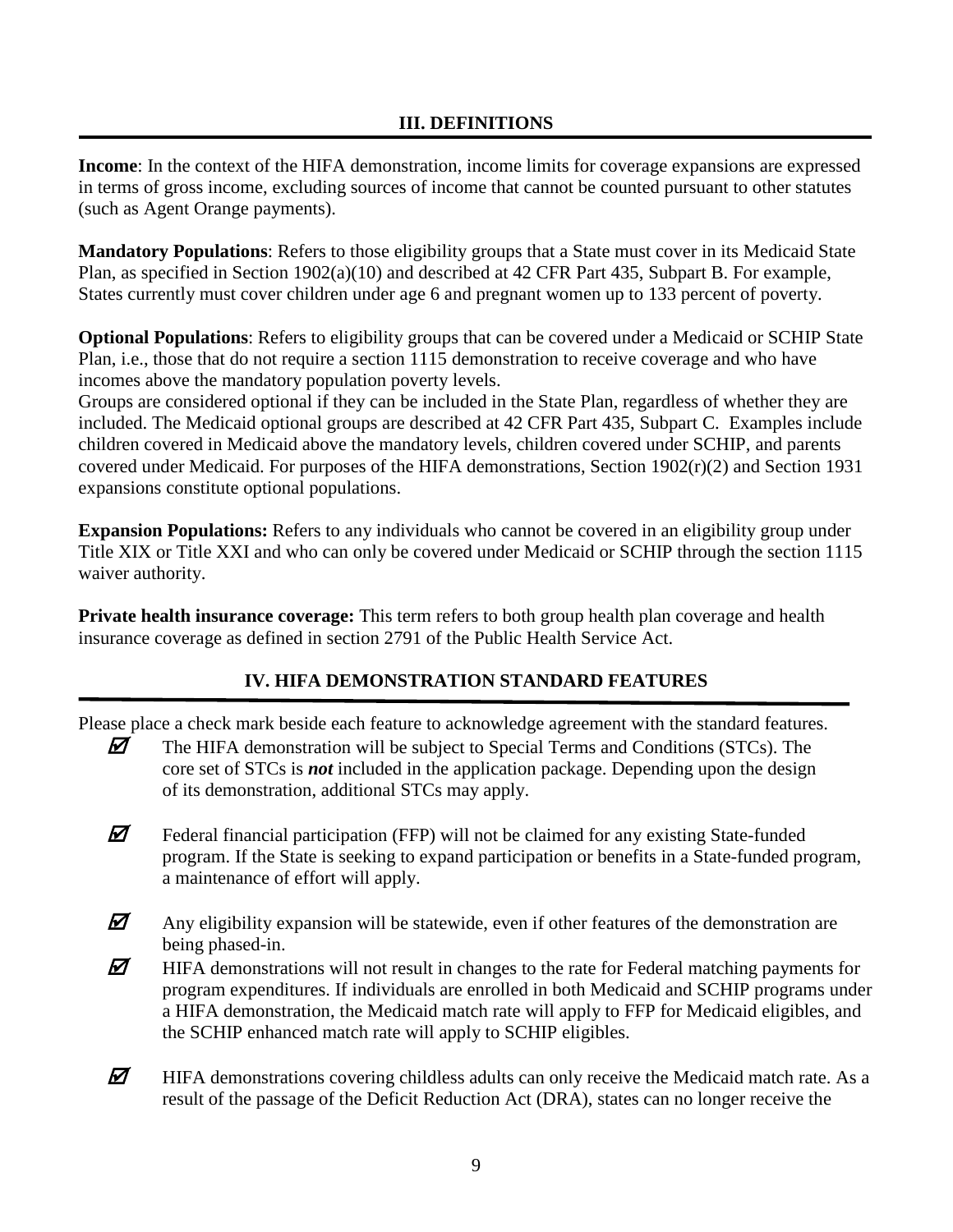SCHIP enhanced match rate for childless adults for HIFA applications submitted on, or after, October 1, 2005.

- $\mathbb{Z}$  Premium collections and other offsets will be used to reduce overall program expenditures before the State claims Federal match. Federal financial payments will not be provided for expenditures financed by collections in the form of pharmacy rebates, third party liability, or premium and cost sharing contributions made by or on behalf of program participants.
- $\mathbb Z$  The State has utilized a public process to allow beneficiaries and other interested stakeholders to comment on its proposed HIFA demonstration.

# **V. STATE SPECIFIC ELEMENTS**

### **A. Upper Income Limit:**

The upper income limit for the eligibility expansion under the demonstration is *150* percent FPL.

### *150 percent of the Federal Poverty Level will be the upper limit for individuals in:*

• *MEG 1) MHSP Waiver*

If the upper income limit is above 200 percent of the FPL, the State will demonstrate that focusing resources on populations below 200 percent of the FPL is unnecessary because the State already has high coverage rates in this income range, and covering individuals above 200 percent of the FPL under the demonstration will not induce individuals with private health insurance coverage to drop their current coverage. (Please include a detailed description of your approach as Attachment A to the proposal.)

### **B. Eligibility:**

Please indicate with check marks which populations you are proposing to include in your HIFA demonstration.

### *Mandatory Populations (as specified in Title XIX)*

□ Blind and Disabled

- □ Aged
- □ Poverty-related Children and Pregnant Women

# *Optional Populations (included in the existing Medicaid State Plan)*

Categorical

- Children and pregnant women covered in Medicaid above the mandatory level
- □ Parents or caretaker relatives covered under Medicaid
- □ Children covered under SCHIP
- □ Parents or caretaker relatives covered under SCHIP
- $\Box$  Other (please specify)
- Medically Needy
- **TANF** Related
- **□** Blind and Disabled
- □ Aged
- $\Box$  Title XXI children (Separate SCHIP Program)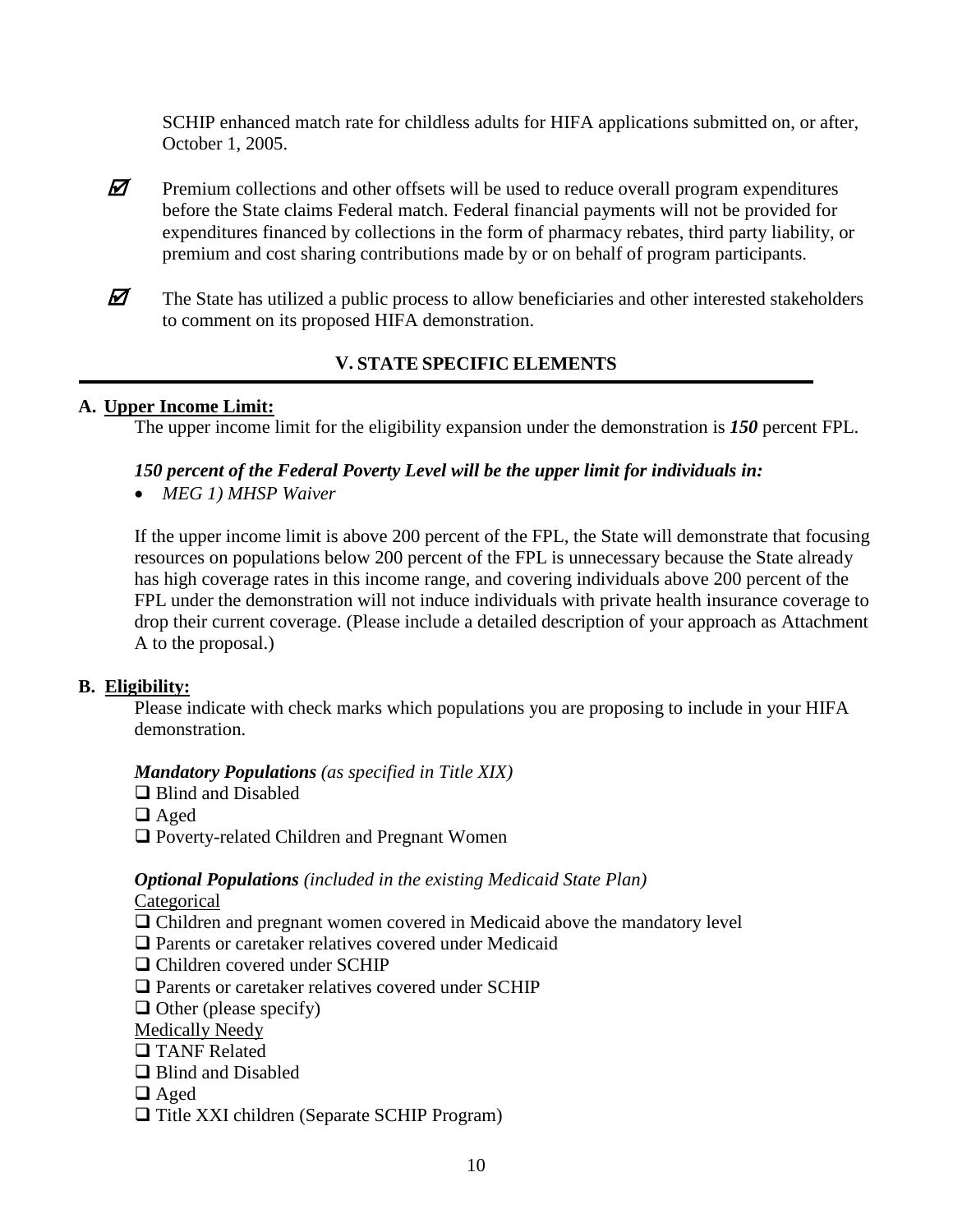$\Box$  Title XXI parents or caretaker relatives (Separate SCHIP Program)

### *Additional Optional Populations*

(Not included in the existing Medicaid or SCHIP State Plan.) If the demonstration includes optional populations not previously included in the State Plan, the optional eligibility expansion must be statewide in order for the State to include the cost of the expansion in determining the annual budget limit for the demonstration. Populations that can be covered under a Medicaid or SCHIP State Plan.

- $\Box$  Children above the income level specified in the State Plan. This category will include children from \_\_\_ percent FPL through \_\_\_ percent FPL.
- $\Box$  Pregnant women above the income level specified in the State Plan. This category will include individuals from \_\_\_ percent FPL through \_\_\_ percent FPL.
- $\Box$  Parents above the current level specified in the State Plan. This category will include individuals from \_\_\_percent FPL through \_\_\_ percent FPL.
- □ Other:

# *Existing Expansion Populations*

Populations that are not defined as an eligibility group under Title XIX or Title XXI, but are already receiving coverage in the State by virtue of an existing section 1115 demonstration.

- Pregnant Women in SCHIP (This category will include individuals from \_\_\_ percent FPL through \_\_\_ percent FPL.)
- $\Box$  Other. Please specify: (If additional space is needed, please include a detailed discussion as Attachment B to your proposal and specify the upper income limits.)

# *New Expansion Populations*

Populations that are not defined as an eligibility group under Title XIX or Title XXI, and will be covered only as a result of the HIFA demonstration.

- $\Box$  Pregnant Women in SCHIP (This category will include individuals from  $\Box$  percent FPL through \_\_\_ percent FPL.)
- $\mathbf{\overline{Z}}$  Other. Please specify:

# *MEG 1) MHSP Waiver*

*Individuals age 18 or older, with Severe Disabling Mental Illnesses (SDMI) who qualify for or are enrolled in the state-financed Mental Health Services Plan (MHSP) or the Basic Medicaid waiver, but are otherwise ineligible for Medicaid benefits and either:*

- o *Have income 0-138% of the federal poverty level (FPL) and are eligible for or enrolled in Medicare; or*
- o *Have income 139-150% of the FPL regardless of Medicare status (they can be covered or not covered by Medicare and be eligible).*

# **C. Enrollment/Expenditure Cap:**

- $\Box$  No  $\Box$  Yes If Yes, Number of participants or dollar limit of demonstration (express dollar limit in terms of total computable program costs).
- *Enrollment Cap:*
	- o *MEG 1) MHSP Waiver will be capped at 3,000 individuals served.*

# **D. Phase-In:**

Please indicate below whether the demonstration will be implemented at once or phased in.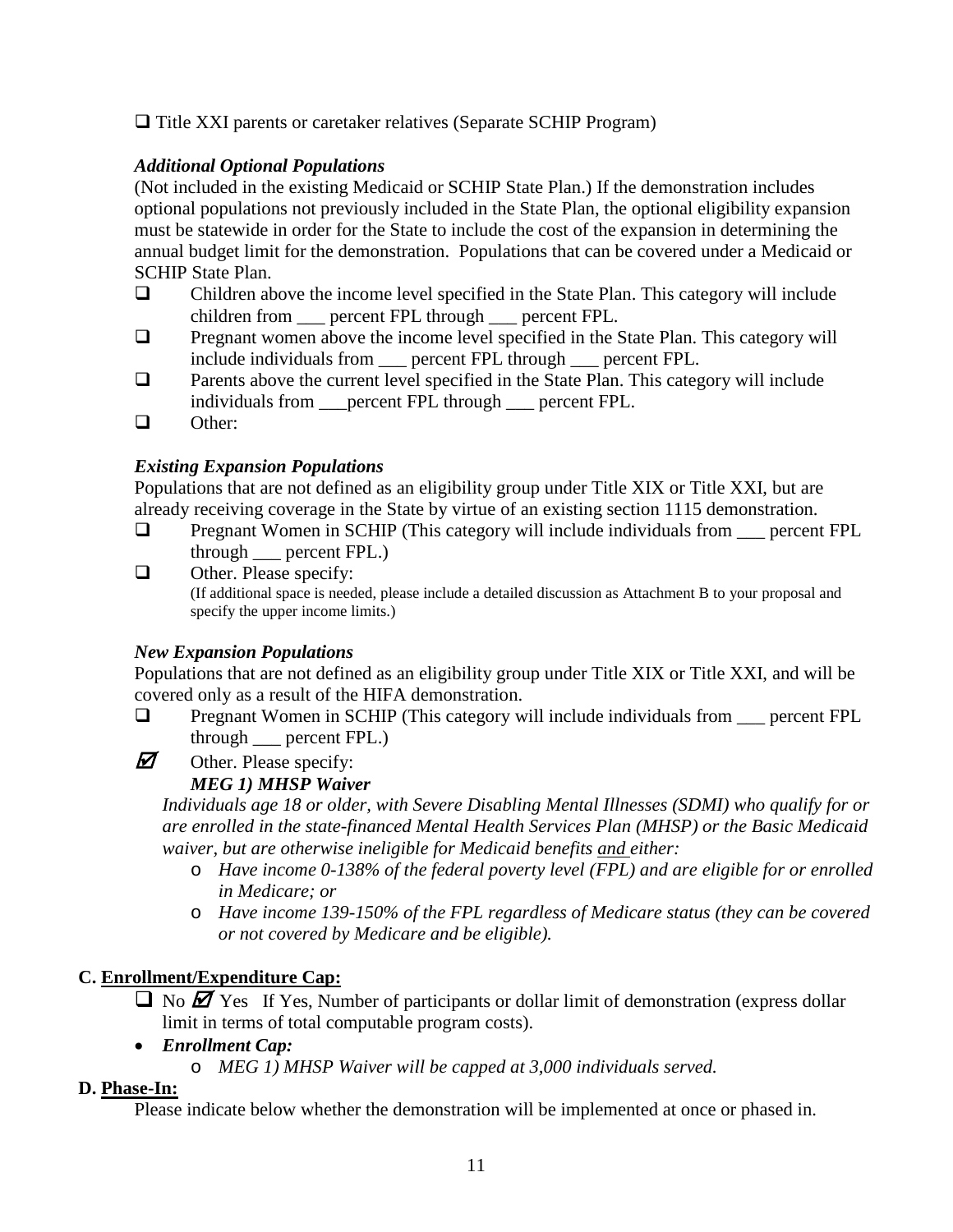The HIFA demonstration will be implemented at once. *Montana will enroll Waiver individuals each month until we reach the goal of 3,000. Since our PMPM for the MHSP Waiver group is estimated, we will study the sustainability of 3,000 individuals.* 

 $\Box$  The HIFA demonstration will be phased-in. If applicable, please provide a brief description of the State's phase-in approach (including a timeline): *N/A*

### **E. Benefit Package:**

Please use check marks to indicate which benefit packages you are proposing to provide to the various populations included in your HIFA demonstration.

# **1. Mandatory Populations**

 $\Box$  The benefit package specified in the Medicaid State Plan as of the date of the HIFA application. □ Other:

# **2. Optional populations included in the existing Medicaid State Plan**

- $\Box$  The same coverage provided under the State's approved Medicaid State Plan.
- $\Box$  The benefit package for the health insurance plan that is offered by an HMO and has the largest commercial, non-Medicaid enrollment in the State.
- $\Box$  The standard Blue Cross Blue Shield preferred provider option service benefit pan that is described in, and offered to Federal employees under 5 U.S.C. 8903(1). (Federal Employees Health Benefit Plan (FEHBP))
- $\Box$  A health benefits coverage plan that is offered and generally available to State employees.
- $\Box$  A benefit package that is actuarially equivalent to one of those listed above.

 $\Box$  Secretary approved coverage. (The proposed benefit package is described in Attachment D.) Note: For Secretary approved coverage, benefit packages must include these basic services: inpatient and outpatient hospital services, physicians surgical and medical services, laboratory and x-ray services, well-baby and well-child care, including age appropriate immunizations.

# **3. SCHIP populations, if they are to be included in the HIFA demonstration**

States with approved SCHIP plans may provide the benefit package specified in Medicaid State Plan, or may choose another option specified in Title XXI. (If the State is proposing to change its existing SCHIP State Plan as part of implementing a HIFA demonstration, a corresponding plan amendment must be submitted.) SCHIP coverage will consist of:

- The same coverage provided under the State's approved Medicaid State Plan.
- $\Box$  The benefit package for the health insurance plan that is offered by an HMO and has the largest commercial, non-Medicaid enrollment in the State.
- $\Box$  The standard Blue Cross Blue Shield preferred provider option service benefit plan that is described in, and offered to Federal employees under 5 U.S.C. 8903(1). (Federal Employees Health Benefit Plan (FEHBP))
- $\Box$  A health benefits coverage plan that is offered and generally available to State employees
- $\Box$  A benefit package that is actuarially equivalent to one of those listed above
- $\Box$  Secretary approved coverage.

Note: For Secretary approved coverage, benefit packages must include these basic services: inpatient and outpatient hospital services, physicians surgical and medical services, laboratory and x-ray services, well-baby and well-child care, including age appropriate immunizations.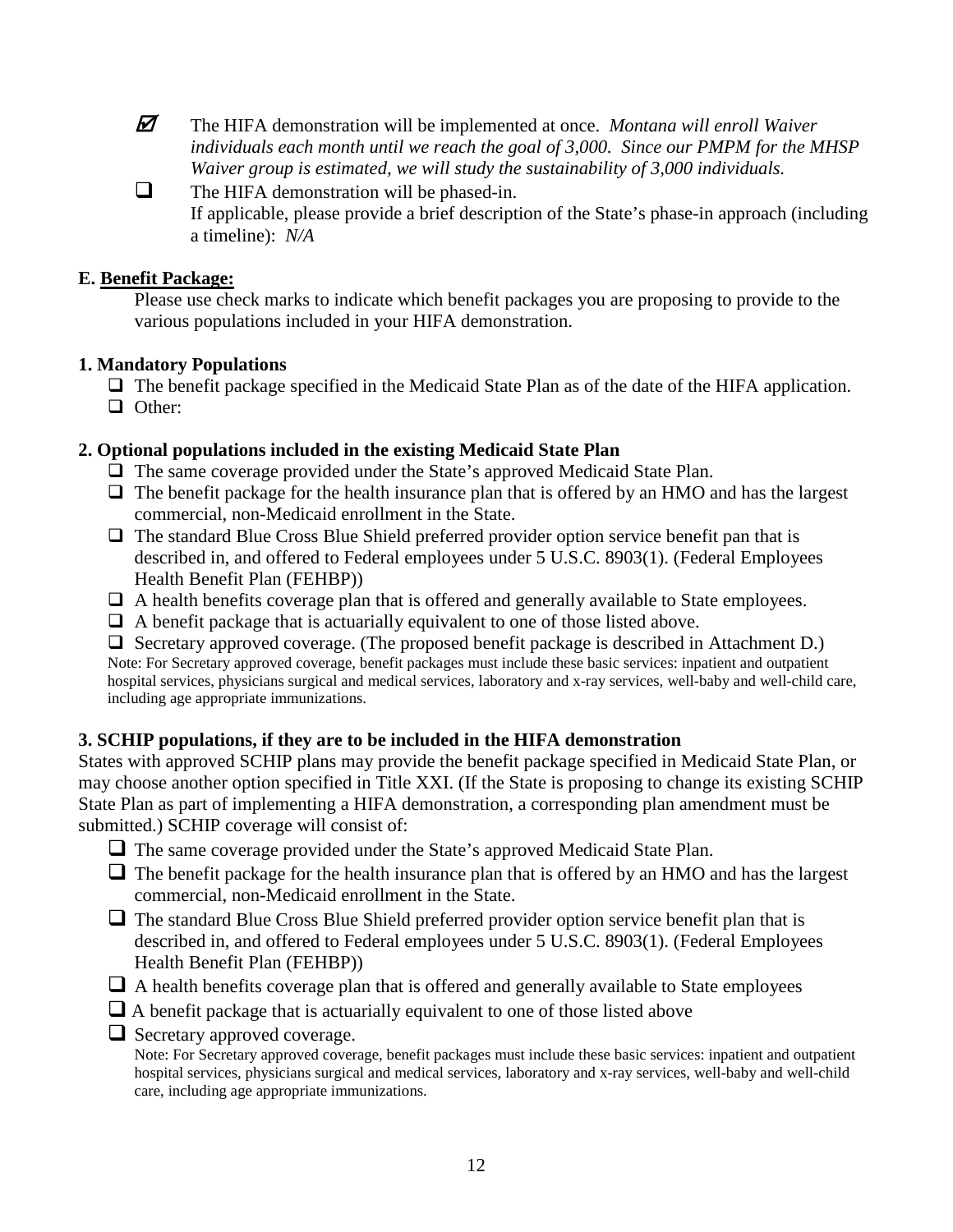### **4. New optional populations to be covered as a result of the HIFA demonstration**

- $\boxtimes$  The same coverage provided under the State's approved Medicaid State Plan.
- $\Box$  The benefit package for the health insurance plan that is offered by an HMO and has the largest commercial, non-Medicaid enrollment in the State.
- $\Box$  The standard Blue Cross Blue Shield preferred provider option service benefit plan that is described in, and offered to Federal employees under 5 U.S.C. 8903(1). (Federal Employees Health Benefit Plan (FEHBP)).
- $\Box$  A health benefits coverage plan that is offered and generally available to State employees
- $\Box$  A benefit package that is actuarially equivalent to one of those listed above.
- $\Box$  Secretary approved coverage. (The proposed benefit packages are described in Attachment D.)

Note: For Secretary approved coverage, benefit packages must include these basic services: inpatient and outpatient hospital services, physicians surgical and medical services, laboratory and x-ray services, well-baby and well-child care, including age appropriate immunizations.

### **5. Expansion Populations**

States have flexibility in designing the benefit package, however, the benefit package must be comprehensive enough to be consistent with the goal of increasing the number of insured persons in the State. The benefit package for this population must include a basic primary care package, which means health care services customarily furnished by or through a general practitioner, family physician, internal medicine physician, obstetrician/gynecologist, or pediatrician.

With this definition states have flexibility to tailor the individual definition to adapt to the demonstration intervention and may establish limits on the types of providers and the types of services. Please check the services to be included:

- $\Box$  Inpatient
- **Q** Outpatient
- $\Box$  Physician's surgical and medical services
- $\Box$  Laboratory and x-ray services
- **D** Pharmacy
- $\Box$  A benefit package that is actuarially equivalent to one of those listed above—

Other (please specify). Please include a description of any Secretary approved coverage or flexible expansion benefit package as Attachment C to your proposal. Please include a discussion of whether different benefit packages will be available to different expansion populations.

### *MEG 1) MHSP Waiver – Standard Medicaid Benefit*

*Through this amendment, coverage will be the Standard Medicaid benefits package. See Attachment C Benefit Package Descriptions.*

#### **F. Coverage Vehicle**

Please check the coverage vehicle(s) for all applicable eligibility categories in the chart below (check multiple boxes if more than one coverage vehicle will be used within a category):

| $\sigma$<br>- 0<br><b>Eligibility</b><br>Category | Fee-For-<br><b>Service</b> | <b>Medicaid or</b><br><b>SCHIP</b><br><b>Managed</b> | <b>Private</b><br><b>Health</b><br><b>Insurance</b> | Group<br><b>Health</b><br><b>Plan</b> | <b>Other</b><br>(specify) | <b>Comments</b>                |
|---------------------------------------------------|----------------------------|------------------------------------------------------|-----------------------------------------------------|---------------------------------------|---------------------------|--------------------------------|
|                                                   |                            | Care                                                 | Coverage                                            | <b>Coverage</b>                       |                           |                                |
|                                                   |                            |                                                      |                                                     |                                       |                           | $\sqrt{\ast}$ Individuals have |

#### *Figure III. Coverage Vehicle*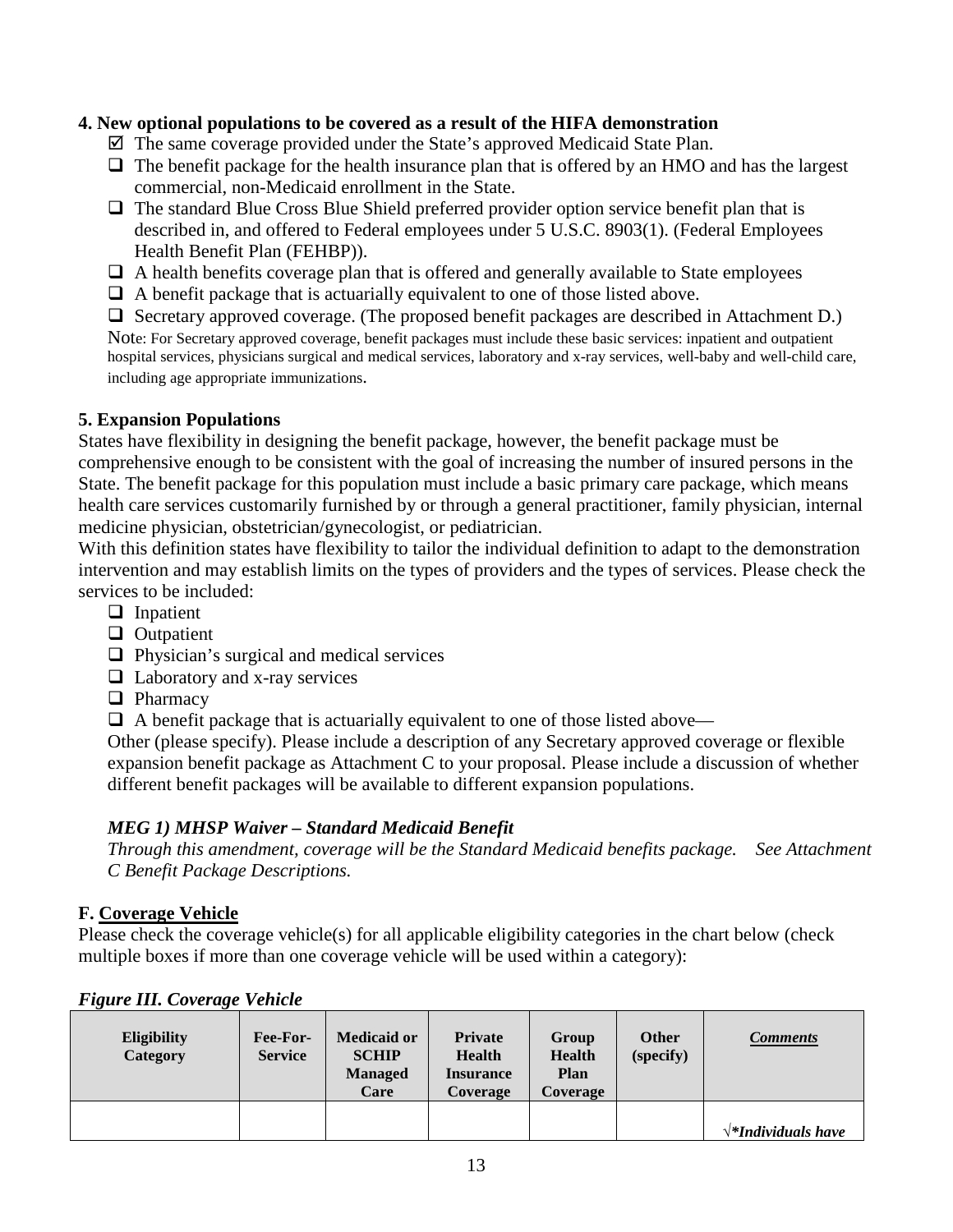|                           |   |                                                      |    |    | the Standard<br><b>Medicaid benefit</b><br>unless the individual                                                                                           |
|---------------------------|---|------------------------------------------------------|----|----|------------------------------------------------------------------------------------------------------------------------------------------------------------|
| New HIFA Expansion        |   |                                                      |    |    | <i>is able to obtain</i>                                                                                                                                   |
| <b>MEG 1) MHSP Waiver</b> | V | <b>Standard</b><br><b>Medicaid</b><br><b>Benefit</b> | √∗ | √∗ | <b>Employer Sponsored</b><br><b>Health Care or</b><br><b>Private Health</b><br><b>Insurance through</b><br>the Montana<br><b>Medicaid HIPP</b><br>Program. |

Please include a detailed description of any private health insurance coverage options as Attachment D in your proposal. Detailed descriptions of private health insurance coverage options are included in Attachment D.

### **G. Private Health Insurance Coverage Options**

Coordination with private health insurance coverage is an important feature of a HIFA demonstration. One way to achieve this goal is by providing premium assistance or "buying into" employer-sponsored insurance policies. Description of additional activities may be provided in Attachment D to the State's application for a HIFA demonstration. If the State is employing premium assistance, please use the section below to provide details.

 $\mathbf{\mathcal{D}}$ As part of the demonstration, the State will be providing premium assistance for private health insurance coverage under the demonstration. Provide the information below for the relevant demonstration population(s):

• *If individuals from MEG1) MHSP Waiver have the opportunity to obtain employer sponsored insurance or private insurance, if cost effective, the waiver will pay the full premium payment. See Attachment D Private and Public Health Insurance Coverage Options Including Premium Assistance.*

The State elects to provide the following coverage in its premium assistance program: (Check all applicable and describe benefits and wraparound arrangements, if applicable, in Attachment D to the proposal if necessary. If the State is offering different arrangements to different populations, please explain in Attachment D.)

- $\Box$  The same coverage provided under the State's approved Medicaid plan.
- The same coverage provided under the State's approved SCHIP plan.
- $\Box$  The benefit package for the health insurance plan that is offered by an HMO, and has the largest commercial, non-Medicaid enrollment in the State.
- $\Box$  The standard Blue Cross Blue Shield preferred provider option service benefit plan that is described in, and offered to Federal employees under 5 U.S.C. 8903(1). (Federal Employees Health Benefit Plan (FEHBP)).
- $\Box$  A health benefits coverage plan that is offered and generally available to State employees.
- $\Box$  A benefit package that is actuarially equivalent to one of those listed above (please specify).
- $\Box$  Secretary-Approved coverage.
- Other coverage defined by the State. (A copy of the benefits description must be included in Attachment D.)
- $\Box$  The State assures that it will monitor aggregate costs for enrollees in the premium assistance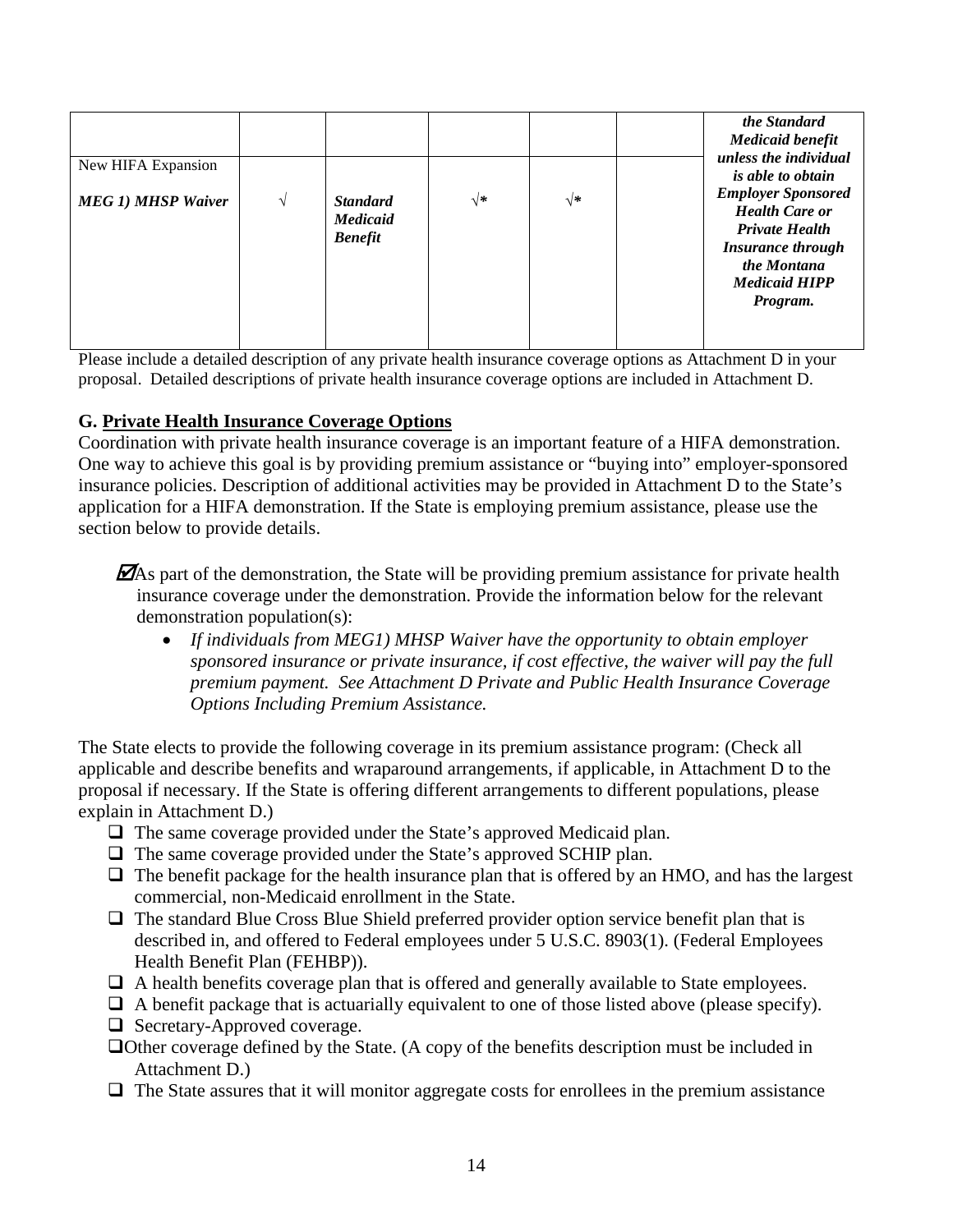program for private health insurance coverage to ensure that costs are not significantly higher than costs would be for coverage in the direct coverage program. (A description of the Monitoring Plan will be included in Attachment D.)

 $\mathbb Z$  The State assures that it will monitor changes in employer contribution levels or the degree of substitution of coverage and be prepared to make modifications in its premium assistance program. (Description will be included as part of the Monitoring Plan.) *The State will monitor employer contributions levels. See Attachment F Additional Detail Regarding Measuring Progress Toward Reducing The Rate Of Insurance.*

### **H. Cost Sharing**

Please check the cost sharing rules for all applicable eligibility categories in the chart below:

|                                                 | <b>Nominal Amounts</b>                                       | Up to 5 Percent of   |                                                                                                                                                                                                                                                                          |
|-------------------------------------------------|--------------------------------------------------------------|----------------------|--------------------------------------------------------------------------------------------------------------------------------------------------------------------------------------------------------------------------------------------------------------------------|
| <b>Eligibility Category</b>                     | <b>Per Regulation</b>                                        | <b>Family Income</b> | <b>State Defined</b>                                                                                                                                                                                                                                                     |
| New HIFA Expansion<br><b>MEG 1) MHSP Waiver</b> | Existing 1115<br>Waiver, Standard<br><b>Medicaid Benefit</b> |                      | √*<br>If cost effective, Medicaid will pay premium<br>assistance, cost share, coinsurance for Employer<br><b>Sponsored Health Care or Private Health</b><br>Insurance (and provides wrap around coverage).<br>Individual is responsible for Medicaid cost share<br>only. |

#### *Figure IV. MEG Cost Sharing*

Any State defined cost sharing must be described in Attachment E. In addition, if cost sharing limits will differ for participants in a premium assistance program or other private health insurance coverage option, the limits must be specified in detail in Attachment E to your proposal. *See Attachment E Cost Sharing Limits.*

### **VI. ACCOUNTABILITY AND MONITORING**

Please provide information on the following areas:

### **1. Insurance Coverage**

*The rate of uninsurance in Montana as of 2015 for all individuals of the total population was 13 percent.* 

| <i>Insured</i>                               | 87% |
|----------------------------------------------|-----|
| Military/VA<br>$\bullet$                     | 3%  |
| Medicare (Excludes Part A only)<br>$\bullet$ | 15% |
| Means tested insurance                       | 9%  |
| Medicaid/CHIP<br>$\Omega$                    | 13% |
| Employer-based                               | 47% |
| Non group                                    | 9%  |
| Unable to determine type                     | 3%  |
| Uninsured                                    | 13% |

*Note: Respondents can have more than one type of health insurance.*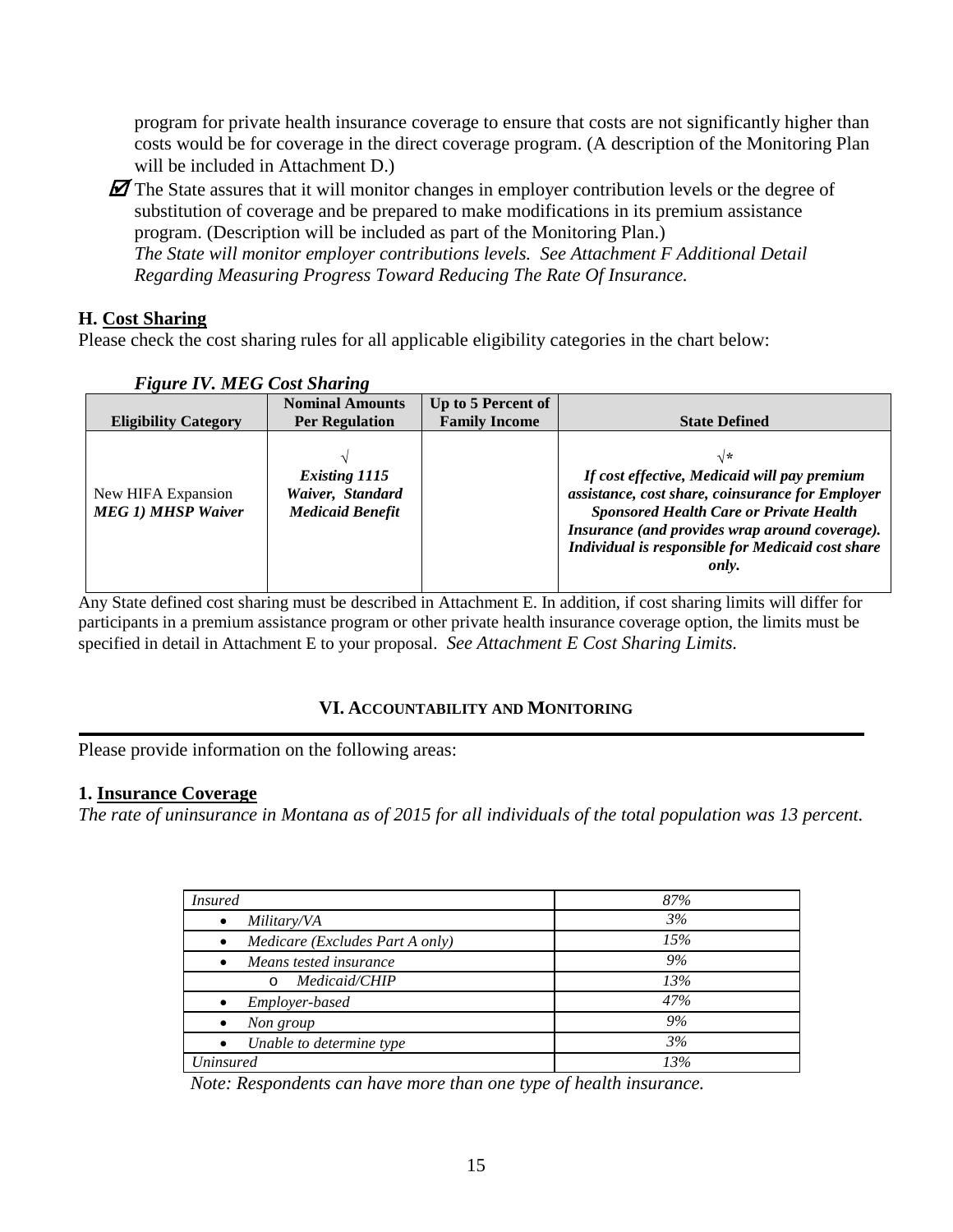Indicate the data source used to collect the insurance information presented above (the State may use different data sources for different categories of coverage, as appropriate):

 $\mathbf{\mathcal{D}}$  The Current Population Survey

 $\Box$  Other National Survey (please specify)

 $\Box$  State Survey (please specify)

 $\Box$  Administrative records (please specify)

 $\Box$  Other (please specify)

Adjustments were made to the Current Population Survey or another national survey.

 $\Box$  Yes  $\Box$  No

If yes, a description of the adjustments must be included in Attachment F.

A State Survey was used.

 $\Box$  Yes  $\Box$  No

If yes, provide further details regarding the sample size of the survey and other important design features in Attachment F. If a State Survey is used, it must continue to be administered through the life of the demonstration so that the State will be able to evaluate the impact of the demonstration on coverage using comparable data

# **2. State Coverage Goals and State Progress Reports**

The goal of the HIFA demonstration is to reduce the uninsured rate. For example, if a State was providing Medicaid coverage to families, a coverage goal could be that the State expects the uninsured rate for families to decrease by 5 percent. Please specify the State's goal for reducing the uninsured rate: *The U.S. Census Bureau data indicates Montana's overall uninsured rate is 13 percent. The Basic Medicaid Waiver would allow Montana to continue benefits for up to 3,000 MHSP Waiver individuals and furnish health care benefits for Montanans who are currently uninsured or underinsured.* 

Attachment F must include the State's Plan to track changes in the uninsured rate and trends in sources of insurance as listed above. States should monitor whether there are unintended consequences of the demonstration such as high levels of substitution of private coverage and major decreases in employer contribution levels. (See the attached Special Terms and Conditions.)

 $\mathbb Z$  Annual progress reports will be submitted to CMS six months after the end of each demonstration year which provide the information described in this plan for monitoring the uninsured rate and trends in sources of insurance coverage. States are encouraged to develop performance measures related to issues such as access to care, quality of services provided, preventative care, and enrollee satisfaction. The performance plan must be provided in Attachment F.

*See Attachment F for Montana's evaluation design.* 

# **VII. PROGRAM COSTS**

A requirement of HIFA demonstrations is that they not result in an increase in Federal costs compared to costs in the absence of the demonstration. Please submit expenditure data as Attachment G to your proposal. For your convenience, a sample worksheet for submission of base year data is included as part of the application packet.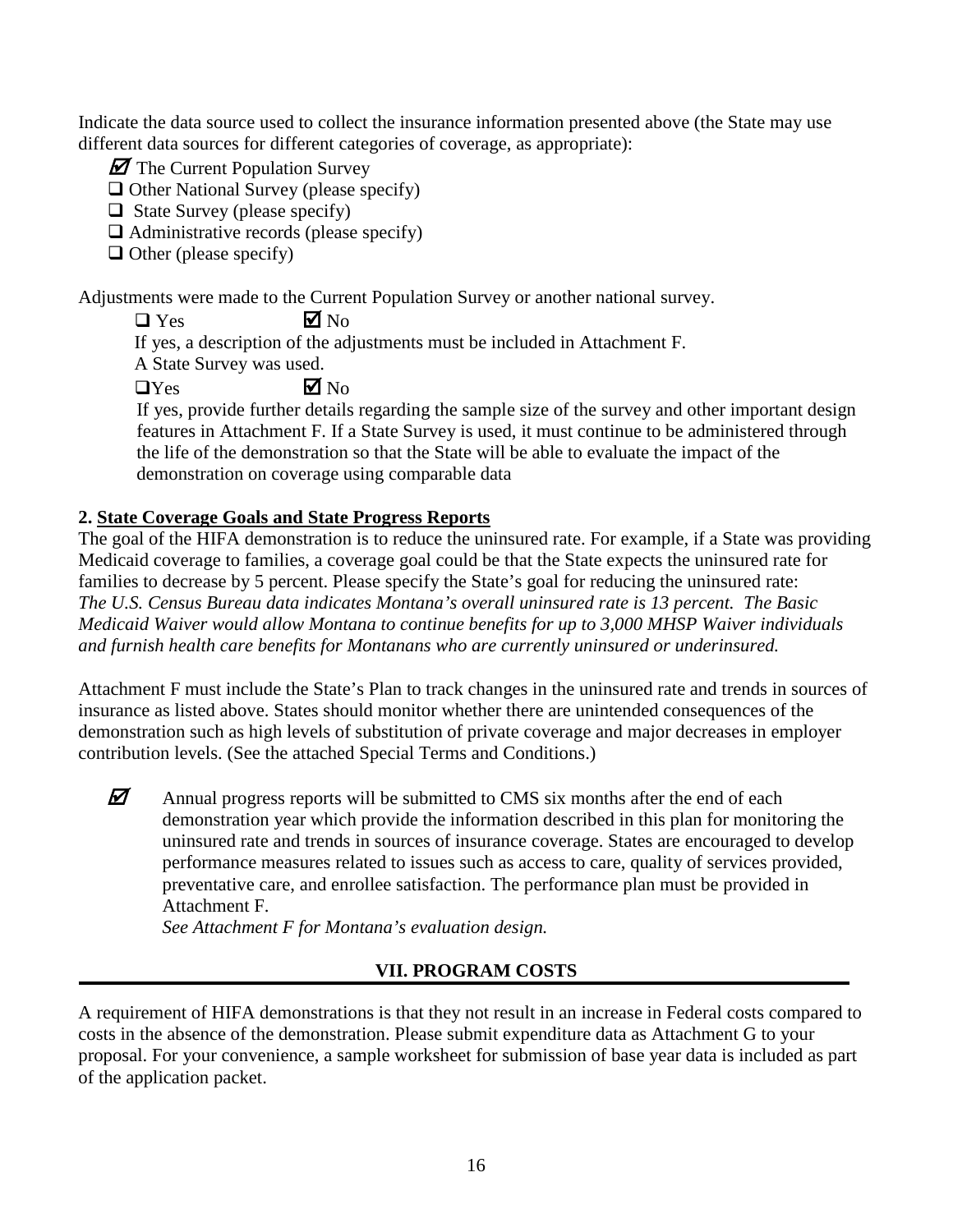The base year will be trended forward according to one of the growth rates specified below. Please designate the preferred option:

 $\Box$  Medical Care Consumer Price Index, published by the Bureau of Labor Statistics. (Available at http://stats.bls.gov.) The Medical Care Consumer Price Index will only be offered to States proposing statewide demonstrations under the HIFA initiative. If the State chooses this option, it will not be used to submit detailed historical data.

 $\mathbb Z$  Medicaid-specific growth rate. States choosing this option should submit five years of historical data for the eligibility groups included in the demonstration proposal for assessment by CMS staff, with quantified explanations of trend anomalies. A sample worksheet for submission of this information is included with this application package. The policy for trend rates in HIFA demonstrations is that trend rates are the lower of State specific history or the President's Budget Medicaid baseline for the eligibility groups covered by a State's proposal. This option will lengthen the review time for a State's HIFA proposal because of the data generation and assessment required to establish a State specific trend factor. *See trend rate information in Attachment G Budget Worksheets.*

# **VIII. WAIVERS AND EXPENDITURE AUTHORITY REQUESTED**

# **A. Waivers**

The following waivers are requested pursuant to the authority of section 1115(a)(1) of the Social Security Act (Please check all applicable.)

Title XIX:

 $\Box$  Statewideness 1902(a)(1)

To enable the State to phase in the operation of the demonstration.

#### *The waiver will be available to qualified participants statewide from the date of implementation.* Amount, Duration, and Scope (1902(a)(10)(B)

To permit the provision of different benefit packages to different populations in the demonstration. Benefits (i.e. amount, duration, and scope) may vary by individual based on eligibility category.

 $\Box$  Freedom of Choice 1902(1)(23)

To enable the State to restrict the choice of provider.

Title XXI:

□ Benefit Package Requirements 2103

To permit the State to offer a benefit package that does not meet the requirements of section 2103.

□ Cost Sharing Requirements 2103(e)

To permit the State to impose cost sharing in excess of statutory limits.

# **B. Expenditure Authority**

Expenditure authority is requested under Section 1115(a)(2) of the Social Security Act to allow the following expenditures (which are not otherwise included as expenditures under Section 903 or Section 2105) to be regarded as expenditures under the State's Title XIX or Title XXI plan.

Note: Checking the appropriate box(es) will allow the State to claim Federal Financial Participation for expenditures that otherwise would not be eligible for Federal match.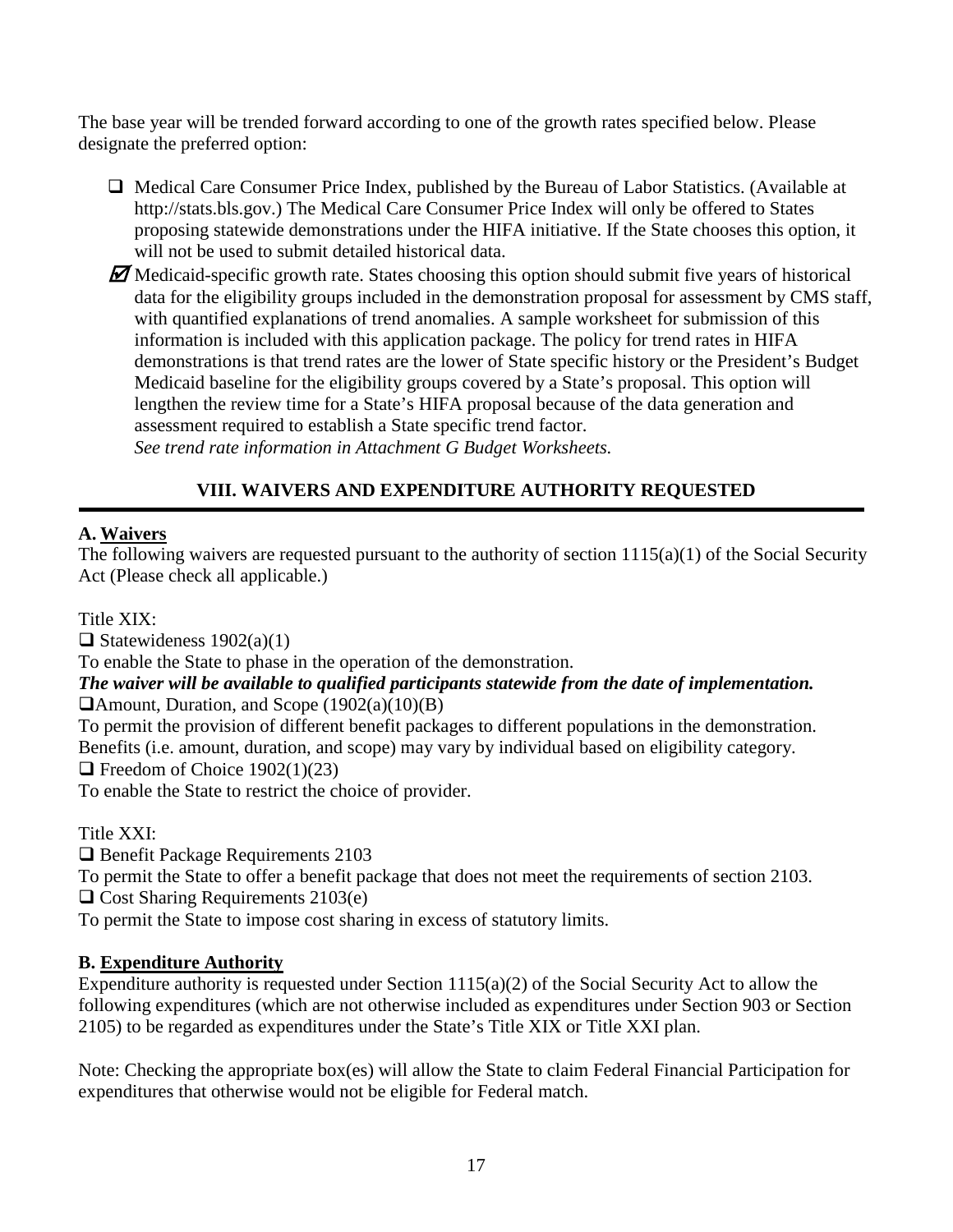$\mathbf Z$  Expenditures to provide services to populations not otherwise eligible to be covered under the Medicaid State Plan. *MEG 1) MHSP Waiver.*

Expenditures related to providing \_\_\_ months of guaranteed eligibility to demonstration participants.

 Expenditures related to coverage of individuals for whom cost-sharing rules not otherwise allowable in the Medicaid program apply.

# **Title XXI:**

 Expenditures to provide services to populations not otherwise eligible under a State child health plan.  $\Box$  Expenditures that would not be payable because of the operation of the limitations at 2105(c)(2)

because they are not for targeted low-income children.

If additional waivers or expenditure authority are desired, please include a detailed request and justification and Attachment H to the proposal.

*Figure V. Waivers and Expenditure Authority Requested*

|                                                                                                                                | <b>MEG 1) MHSP Waiver</b> |
|--------------------------------------------------------------------------------------------------------------------------------|---------------------------|
| XIX. Amount, Duration, and Scope<br>$(1902(a)(10)(B) - Applied to Services)$                                                   |                           |
| XIX. Retroactive Eligibility $1902(a)(34)$                                                                                     |                           |
| XIX. Expenditures to provide services to<br>populations not otherwise eligible to be<br>covered under the Medicaid State Plan. |                           |

# **IX. ATTACHMENTS**

Place check marks beside the attachments you are including with your application.

- Attachment A: Discussion of how the State will ensure that covering individuals above 200 percent of poverty under the waiver will not induce individuals with private health insurance coverage to drop their current coverage. *No individuals above 150 percent FPL will be covered by the waiver.*
- $\mathbb Z$  Attachment B: Detailed description of expansion populations included in the demonstration.
- $\mathbf{\mathcal{D}}$ Attachment C: Benefit package description.
- $\mathbf{\mathcal{D}}$  Attachment D: Detailed description of private health insurance coverage options, including premium assistance if applicable.
- $\mathbf{\mathcal{D}}$  Attachment E: Detailed discussion of cost sharing limits.
- $\mathbb Z$ Attachment F: Additional detail regarding measuring progress toward reducing the rate of insurance.
- $\mathbf{\mathcal{D}}$ Attachment G: Budget worksheets.
- Attachment H: Additional waivers or expenditure authority request and justification. *No additional expenditure authority or waivers are requested at this time, other than those listed in the chart, IV. Waivers and Expenditure Authority Requested.*

# **X. SIGNATURE**

| $-15-$<br>$\mathcal{L}$<br>$\prime$<br>$\mathbf{I}$ |  |
|-----------------------------------------------------|--|
| Date                                                |  |

*Mary E. Dalton, Montana State Medicaid Director Name of Authorizing State Official (Typed)*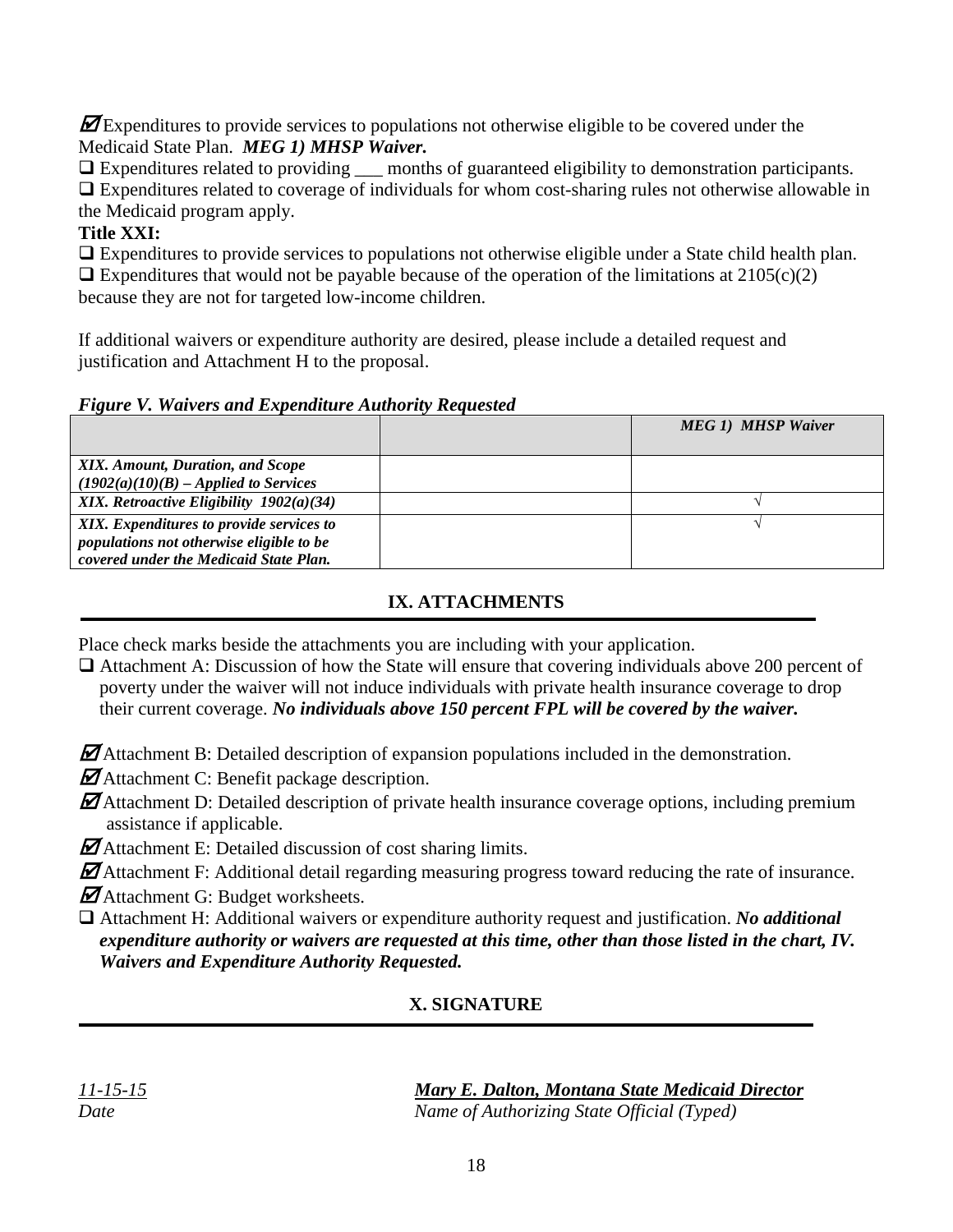#### **ATTACHMENT B - DETAILED DESCRIPTION OF EXPANSION POPULATIONS**

#### *Mental Health Services Plan (MHSP) - State Only Program*

*The Mental Health Services Plan (MHSP) is a State only program for low-income adults, age 18 and up, who have a Severe Disabling Mental Illness (SDMI). The program currently provides a limited mental health benefit, a related mental health pharmacy benefit of up to \$425, PACT Services, and 72 Hour Presumptive Eligibility services. Approximately one-third of the MHSP individuals have other insurance coverage. The number of people enrolled in State only MHSP is limited by current legislative appropriations. MHSP beneficiaries are not eligible for Medicaid services because they do not meet the income and resource Medicaid eligibility requirements. The income limit for State only MHSP is less than or equal to 150 percent FPL and there is no asset or resource test. The State only MHSP is a discretionary program that is not required by State or Federal law. As a result, people eligible for the State only MHSP do not have legal entitlement to services. The Addictive and Mental Disorders Division administers the State only MHSP within the funding levels appropriated by the legislature. There is no physical health benefit offered by the State only MHSP.*

### *State Only Mental Health Services Plan Program Eligibility:*

- *1. The individual must have a Severe Disabling Mental Illness (SDMI), as determined by a licensed mental health professional through an assessment of diagnosis, functional impairment, and duration of illness.*
- *2. The individual must have a family income equal to or less than 150 percent FPL. All State only MHSP financial eligibility determinations will be made by Department staff. Determinations do not include an asset or resource test.*
- *3. The individual must be ineligible for Medicaid as determined by the Department.*
- *4. The individual must be at least 18 years of age.*

*In some circumstances, an individual with a SDMI does not meet the SSI/Medicaid criteria for being disabled. The functional criteria for the MHSP SDMI are less strict that the SSI/SSDI criteria. Social Security focuses primarily on the ability to work. Also, many individuals with severe mental illness have co-occurring substance abuse or chemical dependency disorders, which make it harder to "prove" that the mental illness is not caused or exacerbated by the co-occurring disorder for SSI/SSDI.* 

# *MEG 1) MHSP Waiver*

### *Expansion Population*

*For those MHSP individuals not enrolled in the waiver, the State will continue to provide the State only MHSP benefit using State only dollars. The waiver will enroll up to 3,000 of those qualified MHSP Waiver individuals.* 

### *MHSP Waiver Participation Criteria:*

*Individuals age 18 or older, with Severe Disabling Mental Illnesses (SDMI) who qualify for or are enrolled in the state-financed Mental Health Services Plan (MHSP) or the Basic Medicaid Waiver, but are otherwise ineligible for Medicaid benefits and either:*

- *Have income 0-138% of the federal poverty level (FPL) and are eligible for or enrolled in Medicare; or*
- *Have income 139-150% of the FPL regardless of Medicare status (they can be covered or not covered by Medicare and be eligible).*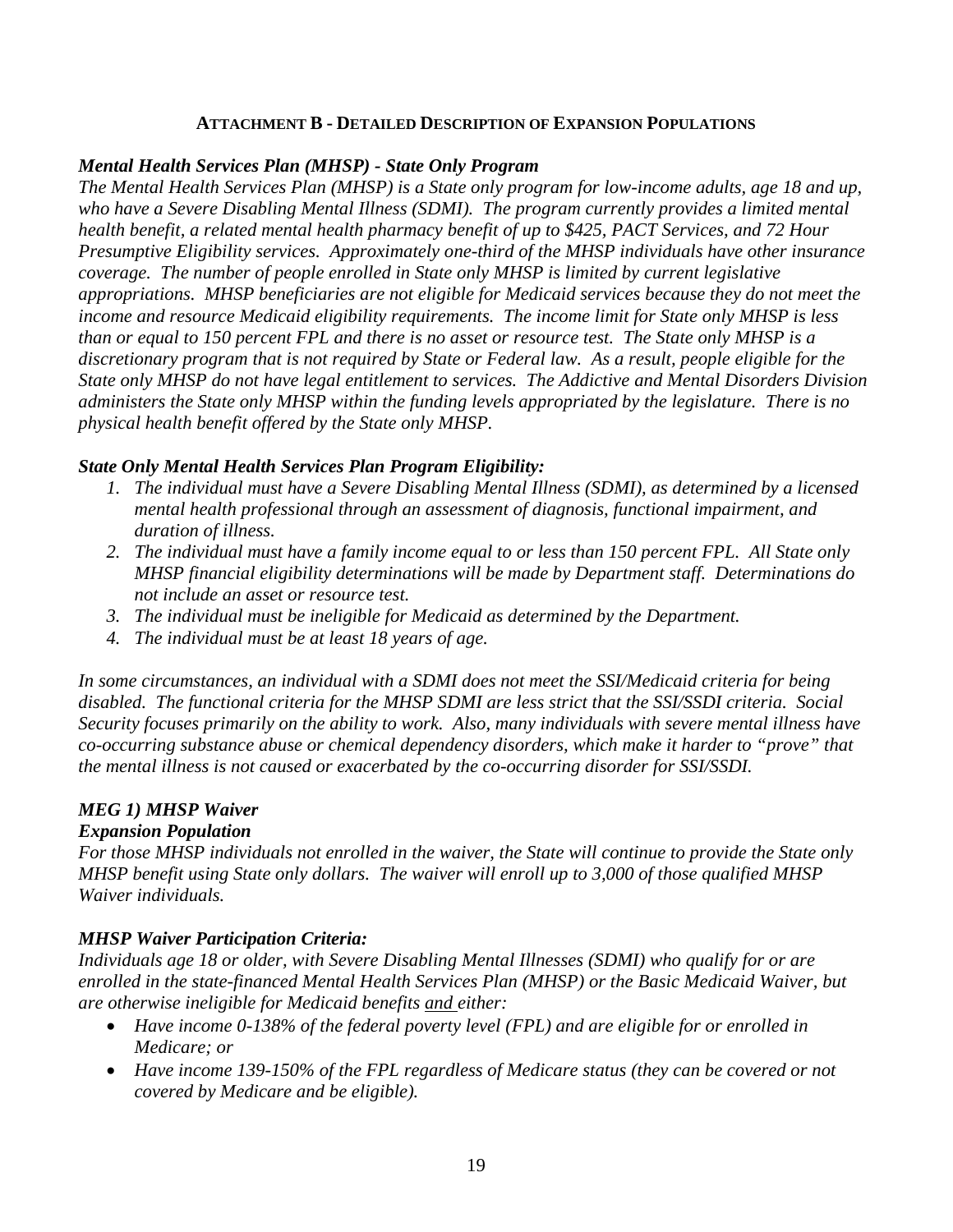#### *Waiver Eligibility Determination:*

*MHSP Waiver eligibility determinations and management of the MHSP Waiver waiting list will be completed by Department staff. Eligibility is accomplished through the CHIMES eligibility system.* 

#### *MHSP Waiver Enrollment:*

*Montana will phase-in MHSP Waiver all qualified individuals with SDMI each month until we reach 3,000 individuals. We estimate the PMPM is about \$650 for individuals with SDMI.* 

#### **ATTACHMENTS C - BENEFIT PACKAGE DESCRIPTIONS**

# *MEG 1) MHSP Waiver*

#### *Expansion Population*

*Up to 3,000 MHSP Waiver individuals at one time will be served by the Basic Medicaid Waiver and will receive Standard Medicaid benefit. There is no lifetime maximum benefit for MHSP individuals.* 

#### **ATTACHMENT D - PRIVATE AND PUBLIC HEALTH INSURANCE COVERAGE OPTIONS INCLUDING PREMIUM ASSISTANCE**

*Medicaid pays for employer sponsored health insurance or private insurance when it is cost effective. Most individuals are referred to the Medicaid Health Insurance Premium Payments (HIPP) Program when applying for Medicaid. All individuals 18 years of age and older are required to be referred to HIPP. Other referrals come from the Office of Public Assistance. Individuals or case managers also call if an individual has an opportunity for employer sponsored health benefits or private health insurance. We have a cost effectiveness tool, which can access the medical condition of the patient.*

### *Medicaid Health Insurance Premium Payments System (HIPP):*

*The Health Insurance Premium Payment Program allows Medicaid funds to be used to pay for private health insurance coverage when it is cost effective to do so. The system used to determine and track eligibility is the Health Insurance Premium Payment System (HIPP). The goals of the program are to:*

- *Provide access to health care for Montanans through payment of health insurance premiums with Medicaid funds.*
- *Control costs to the Medicaid program by payment of health insurance premiums.*
- *Provide prompt and accurate monthly reimbursement of premiums.*

*Referrals for the HIPP's Program, for people with access to health insurance, are generated electronically by the case workers. Anyone who is 18 years or age or older on any Medicaid Program is required to be referred.* 

*The HIPPS program gathers information from the referred individual and the employer to complete a cost effectiveness analysis.* 

*The cost effectiveness analysis process reviews the annual premium amount, deductible amount, and administrative cost, all Medicaid eligible members, age, and annual medical cost. This information is compared to the cost under Medicaid for similar individuals.*

*Insurance premium payment is considered cost effective if the total premium costs and Medicaid costs are within \$200 of the calculation. A second method used is to review the potential for a high cost medical*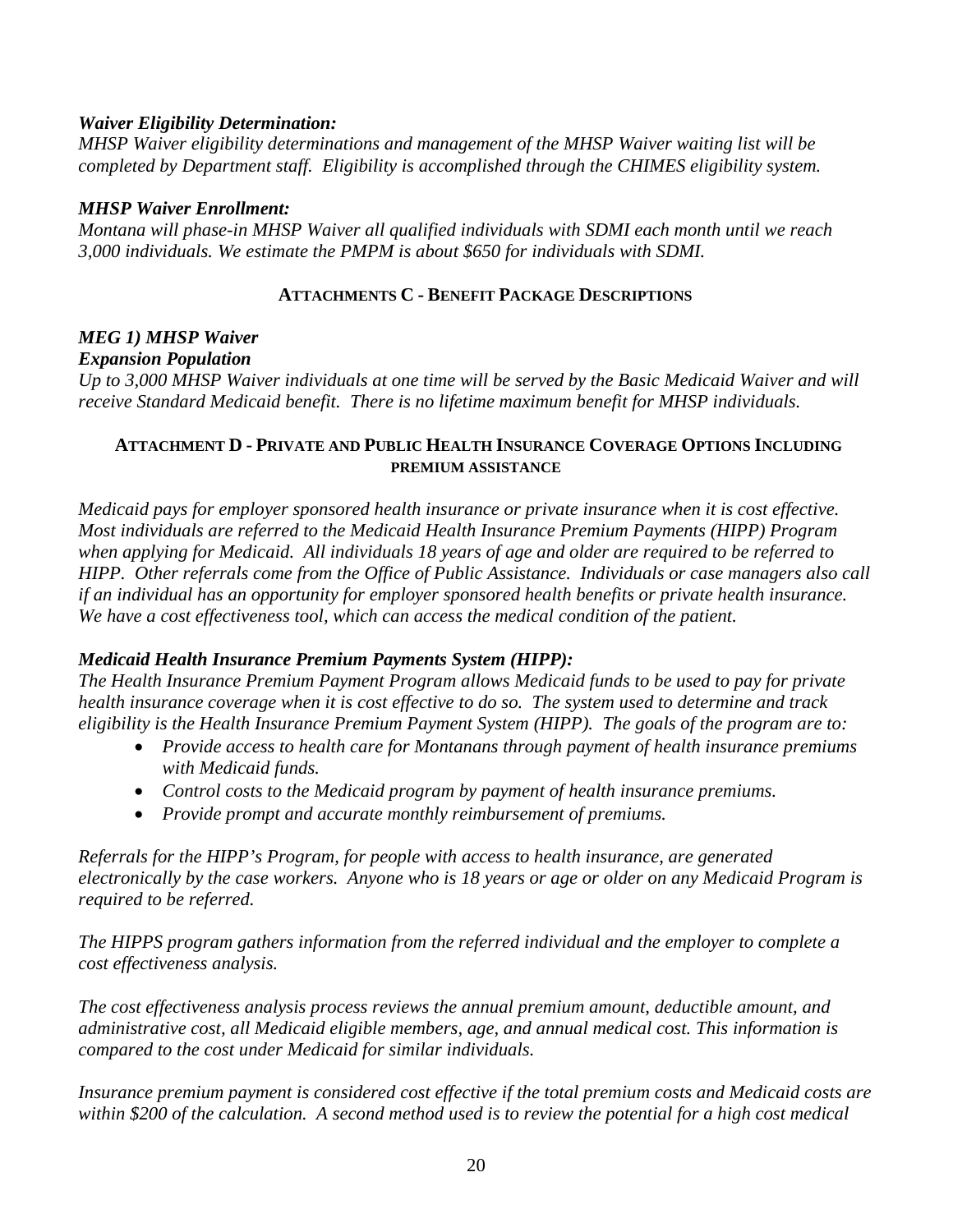*need. If the member has an urgent or ongoing medical condition with the probability of high cost, the HIPPS Program can be used.* 

*HIPPS reimburses for the following health plans:*

- *Group Plans - available through an employer*
- *COBRA Plans - a continuation of the current health insurance plan*
- *Individual Health Plans*
- *Student Health Plan - through the college*
- *COBRA 75 - employer must have at least 75 employees & member does not have to be on Medicaid.*

### **ATTACHMENT E - COST SHARING LIMITS**

#### *Cost Sharing Limits – Standard Medicaid Benefit:*

*MEG 1) MHSP Waiver individuals will receive the Standard Medicaid benefit.* 

### *Waiver Individuals Subject To Cost Share:*

*All individuals age 21 and older pay cost share for the Standard Medicaid benefit.* 

### *Medicaid Cost Share Amounts and Exempt Services:*

*Cost share amounts and exemptions from cost share are aligned with the Montana Medicaid State Plan.*

### **ATTACHMENT F: ADDITIONAL DETAIL REGARDING MEASURING PROGRESS TOWARD REDUCING THE RATE OF UNINSURANCE**

*Attachment F is Montana's currently approved Basic Medicaid Waiver evaluation design. Upon receiving waiver approval, Special Terms and Conditions from CMS, Montana will revise the evaluation design if necessary. Montana will submit a final evaluation design within 60 days of receipt of CMS comments.* 

#### **ATTACHMENT F:** *Evaluation Design*

*Montana will evaluate the effectiveness of the Basic Medicaid Waiver with this CMS approved evaluation design from December 2010 through December 2017. We took a baseline survey of the 800 MHSP Waiver individuals in the summer of 2012 and then again in October 2015 to learn about participants' health status, access to health care, and quality of care. We will also identify lessons learned, unintended consequences, policy changes observed, and any recommendations going forward.*

### *Basic Medicaid Waiver Goal*

*Montana's goal is to provide Standard Medicaid coverage to individuals with Severe Disabling Mental Illness utilizing previously, generated federal waiver savings from the Basic Medicaid Waiver. By increasing the Basic Medicaid benefit to Standard Medicaid, Montanans served under this waiver will greatly reduce their out-of-pocket costs and gain access to significant health care benefits.*

# *Basic Medicaid Waiver Hypotheses for the MHSP Group:*

- *1. The waiver will provide Standard Medicaid coverage.*
- *2. The waiver will improve access to care, utilization of services, and quality of care.*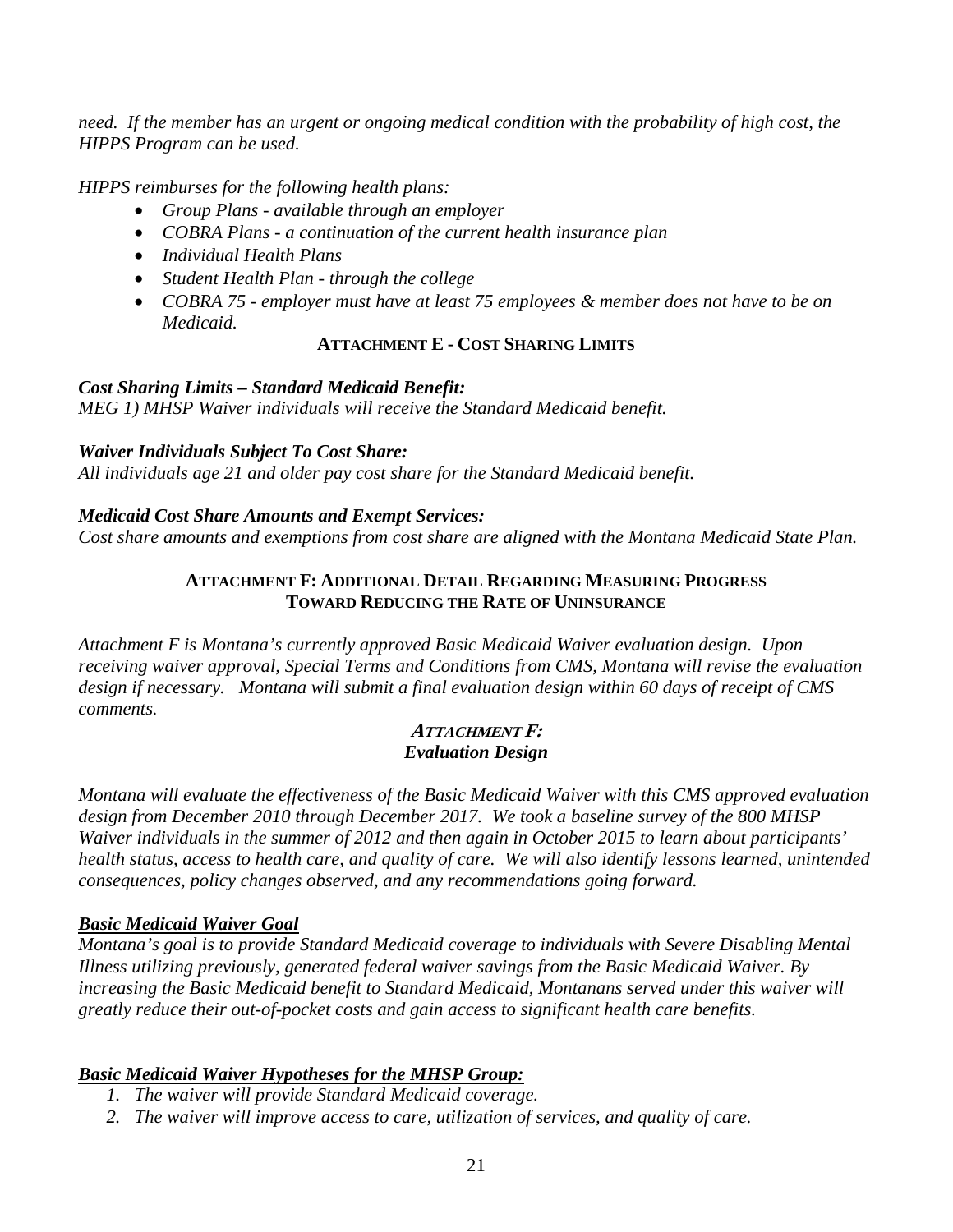*3. The waiver will improve health status.*

### *Objectives:*

- *Objective One: Examine and measure utilization, access and expenditures for the MHSP population.*
	- o *Measure One: Compare and contrast medical service utilization and service costs for MHSP waiver members with Medicaid members for the major service components such as inpatient, outpatient, clinic, prescription drugs, physician services, specialty providers, emergency, and dental services.*
	- o *Measure Two: Compare annual prescription drugs costs for the MHSP group for the year prior to the waiver while on the State fund MHSP Program with the demonstration waiver years.*
	- o *Measure Three: Measure the percentage of the MHSP population who have a primary care provider (PCP).*
	- o *Measure Four: Measure the number and percentage of the MHSP population that access specialty care.*
- *Objective Two: Examine, through participant surveys in 2012 and at waiver end, the new MHSP waiver population perception of their health status, access to and quality of health care.*
	- o *Measure One: Determine, through MHSP participant baseline and waiver end surveys, participants' perceptions of their general physical and mental health.*
	- o *Measure Two: Determine, through MHSP participant baseline and waiver end surveys, participants' perceptions of access to care.*
	- o *Measure Three: Determine, through MHSP participant baseline and waiver end surveys, participants' perceptions of quality of care.*

### *National and State Uninsured or Underinsured Data Sources Used For Reporting:*

*The following are National and State organizations that offer information regarding demographics, insured, underinsured, and uninsured information. Montana will use these sites, among other sites, to analyze the above objectives and measures.* 

- *1. BRFSS - The Behavioral Risk Factor Surveillance System (BRFSS) is the primary source of Statebased information on the health risk behaviors among primarily adult populations. BRFSS is administered by the DPHHS Public Health and Safety Division. Phone surveys are conducted annually with an intended sample size of 6,000 (with a typical response rate of 50%). The 2007. 2008, and 2009 BRFSS survey's included State-added questions related to health care coverage for adults and children. The 2007 BRFSS results (including responses to the 10 State-added health care coverage questions) should be available in June 2008. (http://www.brfss.mt.gov/)*
- *2. KIDS COUNT – Montana KIDS COUNT data is located at the Bureau of Business and Economic Research (BBER) at the University of Montana. Montana KIDS COUNT is a statewide effort to identify the status and well-being of Montana children by collecting data about them and publishing an annual data book. (bber.umt.edu)*
- *3. Kaiser Foundation - The Kaiser Family Foundation is a non-profit, private operating foundation focusing on major health care issues. The Foundation serves as non-partisan source of health facts, information and analysis. State health facts include demographics, health status, health*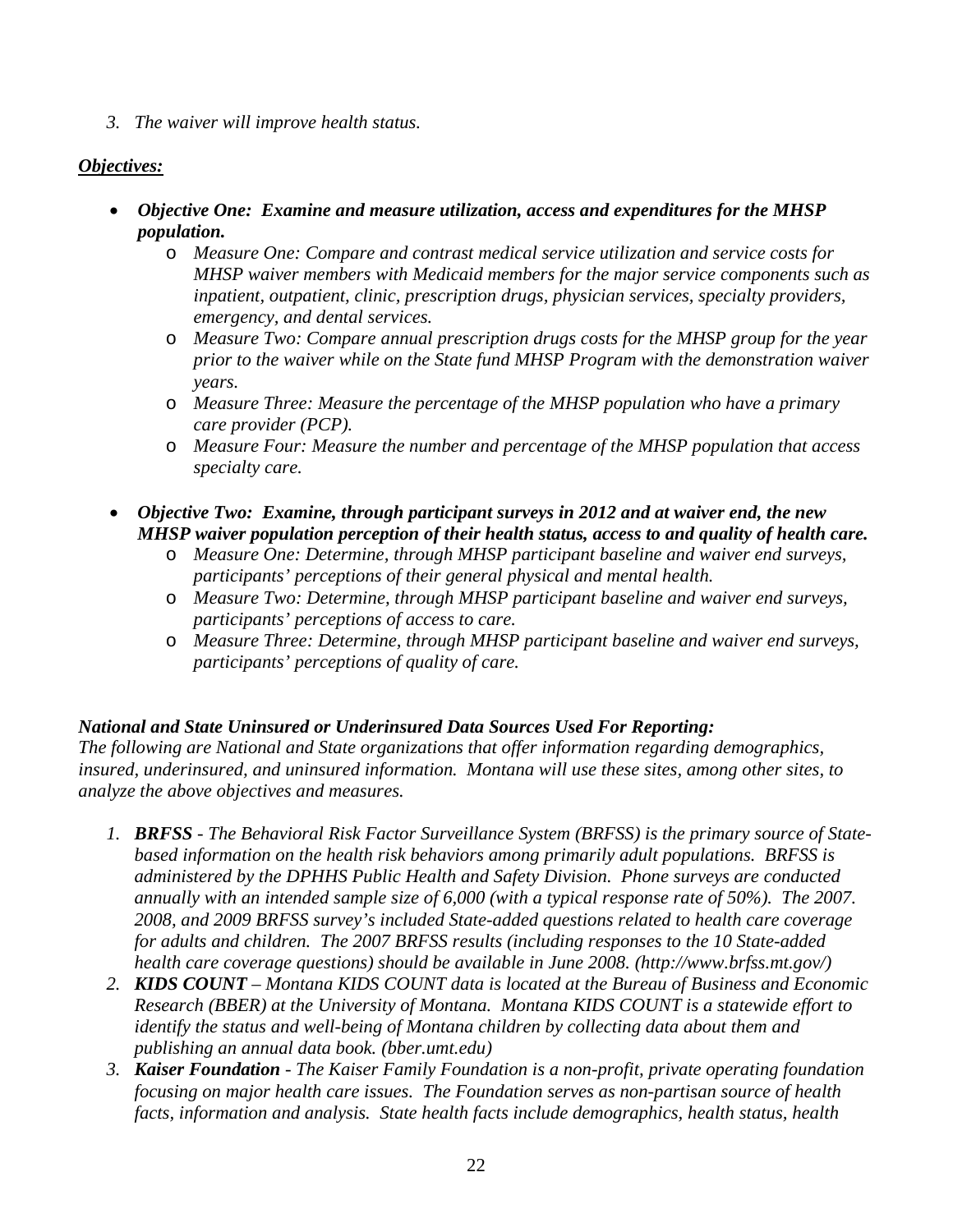*coverage and uninsured, health costs and budgets, managed care, providers and service use, Medicaid, SCHIP and Medicare. (statehealthfacts.org)*

- *4. US Census Bureau and Current Population Survey – US Census Report on income, poverty and health insurance coverage in the United States. This site includes the Current Population Survey (CPS) Report, released annually in August of each year. This is the official source of national health insurance statistics, with state-by-state annual estimates of health insurance coverage. (http://www.census.gov/)*
- *5. Medical Expenditure Panel Survey - US Census Bureau and Medical Expenditure Panel Survey. Is a national data source on employer based health insurance conducted via a survey of private business establishments and government employers. This survey is released annually in the summer. (meps.ahrq.gov)*
- *6. Montana Area Health Education Center - The Montana Area Health Education Center (AHEC) and Office of Rural Health are located at Montana State University. The mission of AHEC is to improve the supply and distribution of health care professionals, with an emphasis on primary care, through community/academic educational partnership, to increase access to quality health care. The Office of Rural Health has as its mission: collecting and disseminating information within the State; improving recruitment and retention of health professionals into rural health areas; providing technical assistance to attract more Federal, State and foundation funding health and coordinating rural health interests and activities across the State. (healthinfo.montana.edu)*
- *7. USDA Economic Research Services - The USDA Economic Research Services prepares State fact sheets on population, income, education, employment reported separately by rural and urban areas. (http://www.usda.gov/wps/portal/usda/usdahome?contentid=ERS\_Agency\_Splash.xml)*
- *8. Labor Statistics – Montana Department of Labor and Industry, Research and Analysis Bureau provides information regarding employment, unemployment, wages, prevailing wages, injuries and illnesses, and other labor information. (http://wsd.dli.mt.gov/service/rad.asp)*

|                                           | <b>State</b>                                                                                                                                    | <b>CMS</b>                                                                                                                                  | <b>State and/or CMS</b>                                                                                                                                                    |
|-------------------------------------------|-------------------------------------------------------------------------------------------------------------------------------------------------|---------------------------------------------------------------------------------------------------------------------------------------------|----------------------------------------------------------------------------------------------------------------------------------------------------------------------------|
| <b>Operational</b><br><b>Protocol</b>     | The State shall prepare one protocol documents<br>a single source for the waiver policy and<br>operating procedures.                            |                                                                                                                                             |                                                                                                                                                                            |
| <b>Draft Evaluation</b><br>Design         | The State shall submit a draft evaluation design<br>within 120 days from the demonstration award.                                               | CMS will<br>provide<br>comments<br>within 60<br>days.                                                                                       | The State shall submit the<br>final report prior to the<br>expiration date of this<br>demonstration.                                                                       |
| <b>Protocol Change</b>                    | Submit protocol change in writing 60 days<br>prior to the date of the change implementation.                                                    | CMS will<br>make every<br><i>effort to</i><br>respond to the<br>submission in<br>writing within<br>30 days of the<br>submission<br>receipt. | CMS and the State will make<br>efforts to ensure that each<br>submission is approved<br>within sixty days from the<br>date of CMS's receipt of the<br>original submission. |
| <i>Quarterly</i><br><b>Waiver Reports</b> | Quarterly progress reports due 60 days after<br>the end of each quarter. Due:<br>April 1 for November - January<br>June 29 for February - April |                                                                                                                                             |                                                                                                                                                                            |

#### *Figure VI. Waiver Reporting Deliverables:*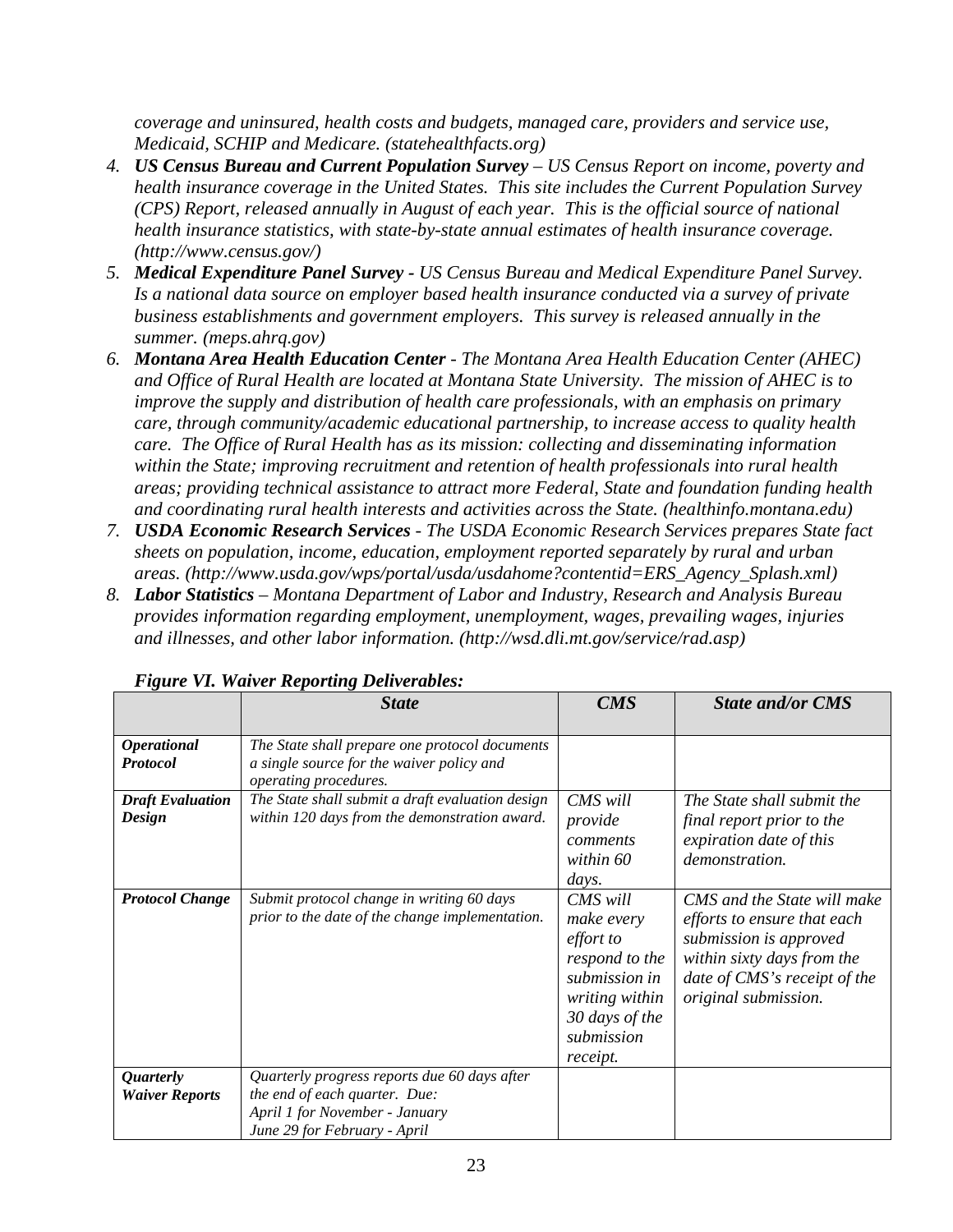|                      | September 29 for $May - July$                   |                 |                                  |
|----------------------|-------------------------------------------------|-----------------|----------------------------------|
|                      | December 30 for August - October                |                 |                                  |
| <b>Annual Report</b> | Annual progress report drafts due 120 days      |                 |                                  |
|                      | after the end of each demonstration year, which |                 |                                  |
|                      | include uninsured rates, effectiveness of HIFA  |                 |                                  |
|                      | approach, impact on employer coverage, other    |                 |                                  |
|                      | contributing factors, other performance         |                 |                                  |
|                      | measure progress.                               |                 |                                  |
| Phase-out            | The State will submit a phase-out plan six      |                 |                                  |
| <b>Demonstration</b> | months prior to initiating normal phase-out     |                 |                                  |
| Plan                 | <i>activities.</i>                              |                 |                                  |
| <b>Draft</b>         | Submit to CMS 120 days before demonstration     | Will provide    | The State shall submit the final |
| <b>Demonstration</b> | ends.                                           | comments 60     | report prior to the expiration   |
| Evaluation           |                                                 | days of receipt | date of the demonstration.       |
| <b>Report</b>        |                                                 | of report.      |                                  |

### **ATTACHMENT G - BUDGET WORKSHEETS**

#### *Budget Summary:*

*The accumulated Federal Basic Medicaid Waiver savings February 1, 2004 through September 30, 2013 is estimated at \$74,079,143. (Providers have 365 days from date of service to file claims.) The two year amendment federal fiscal impact is estimated at \$3,900,000 from February 1, 2016 through January 31, 2017.*

#### *Figure VII. State and Federal Waiver Benefit Costs:*

|                                  | 2/2016 - 1/2017 | 2/2017 - 1/2018 | 2 Year Amendment Total |
|----------------------------------|-----------------|-----------------|------------------------|
|                                  | DY13            | DY14            |                        |
| MEG 1) 3,000 MHSP Waiver         |                 |                 |                        |
| <b>Benefit Expenditures</b>      |                 |                 |                        |
| Federal                          | \$1,260,090     | \$1,260,090     | \$2,520,180            |
| <b>State</b>                     | \$689,910       | \$689.910       | \$1,379,820            |
| <b>Total State &amp; Federal</b> | \$1,950,000     | \$1,950,000     | \$3,900,000            |

#### *Trending Rates Used in the BN Calculation Schedules:*

#### *Expenditures:*

o *The two year federal fiscal impact is estimated at \$3,900,000 from January 1, 2016, through December 31, 2017.*

#### *Member Months:*

o *MHSP Waiver enrollment is phase-in to reach 3,000 individuals.*

#### *MHSP Population PMPM Cost Basis Explanation:*

*The PMPM for the MHSP Waiver population is figured at \$650 in November 2015.* 

#### *MHSP Waiver:*

*The average monthly cost of individuals, with a primary diagnosis of SDMI is \$650.*